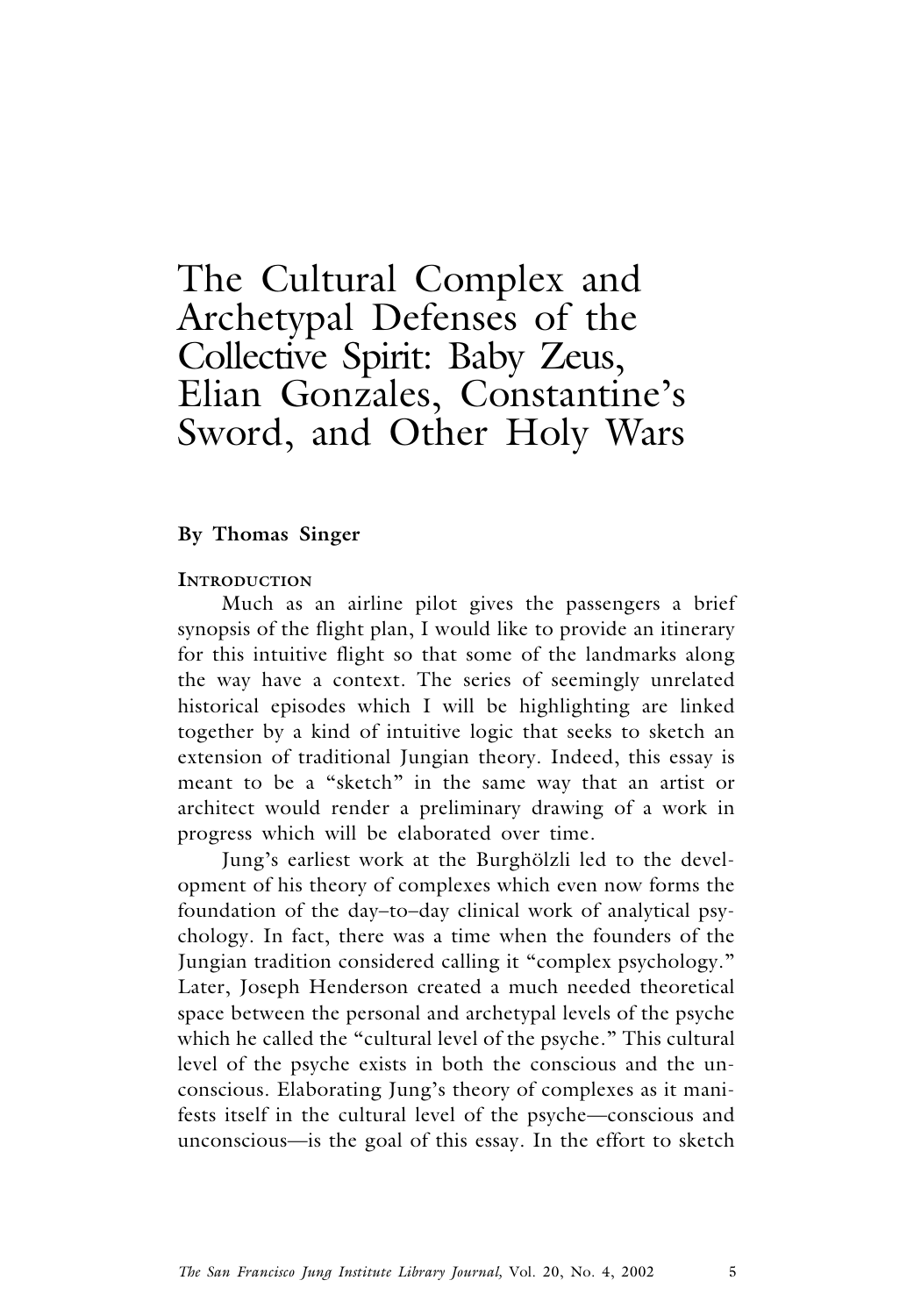this idea, we will be taking a tour which includes stops at Jane Harrison's study of early Greek religion, Elian Gonzales' gripping story of loss and political upheaval, James Carroll's study of anti-Semitism in the history of the Catholic church, current manifestations of the primal psychoanalytic split between Jung and Freud, and finally a brief commentary on the al Qaeda attack on the West and the "God Bless America" response. All of these episodes help illustrate the reality of cultural complexes and elucidate a specific type of cultural complex in which archetypal defenses of the collective spirit play a primary role.

#### **JANE HARRISON'S** *THEMIS*

Almost 100 years ago (1912), Jane Harrison published *Themis: A Study of the Social Origins of Greek Religion,* her stunning exploration of matriarchal, pre-Olympian Greek religion. (Jane Ellen Harrison. *Themis: A Study of the Social Origins of Greek Religion.* Gloucester, MA, Peter Smith, 1974) Jung's notion of archetypes and the collective unconscious had not yet been conceived, and one can almost feel those seminal insights struggling to get born as Harrison weaves threads of anthropology, classical studies, archaeology, sociology and psychology. Her book reads like a detective story as she seeks to discover and piece together the origins of early Greek religion. Her work is named for, inspired by and presided over by the goddess Themis who embodies the earliest Western ideas of civility and community. Mention of Harrison's book is a fitting place to begin this contemporary piece of psychological theory making, because it is not only in her spirit of the detective piecing together bits and pieces of "evidence" to get at a whole that this essay is undertaken, but in fact one of the central images from her work actually gave birth to this project.

## **BABY ZEUS AND ELIAN GONZALES**

The contemporary context of this inquiry begins in exactly the same place as Jane Harrison's: with a fascination about the origins, underlying meaning, and power of collective emotion. Harrison was gripped by the force of collective emotion in its capacity to create gods, social order and a meaningful link between man, nature and spirit in pre-Olympian Greece. I am equally fascinated by the power of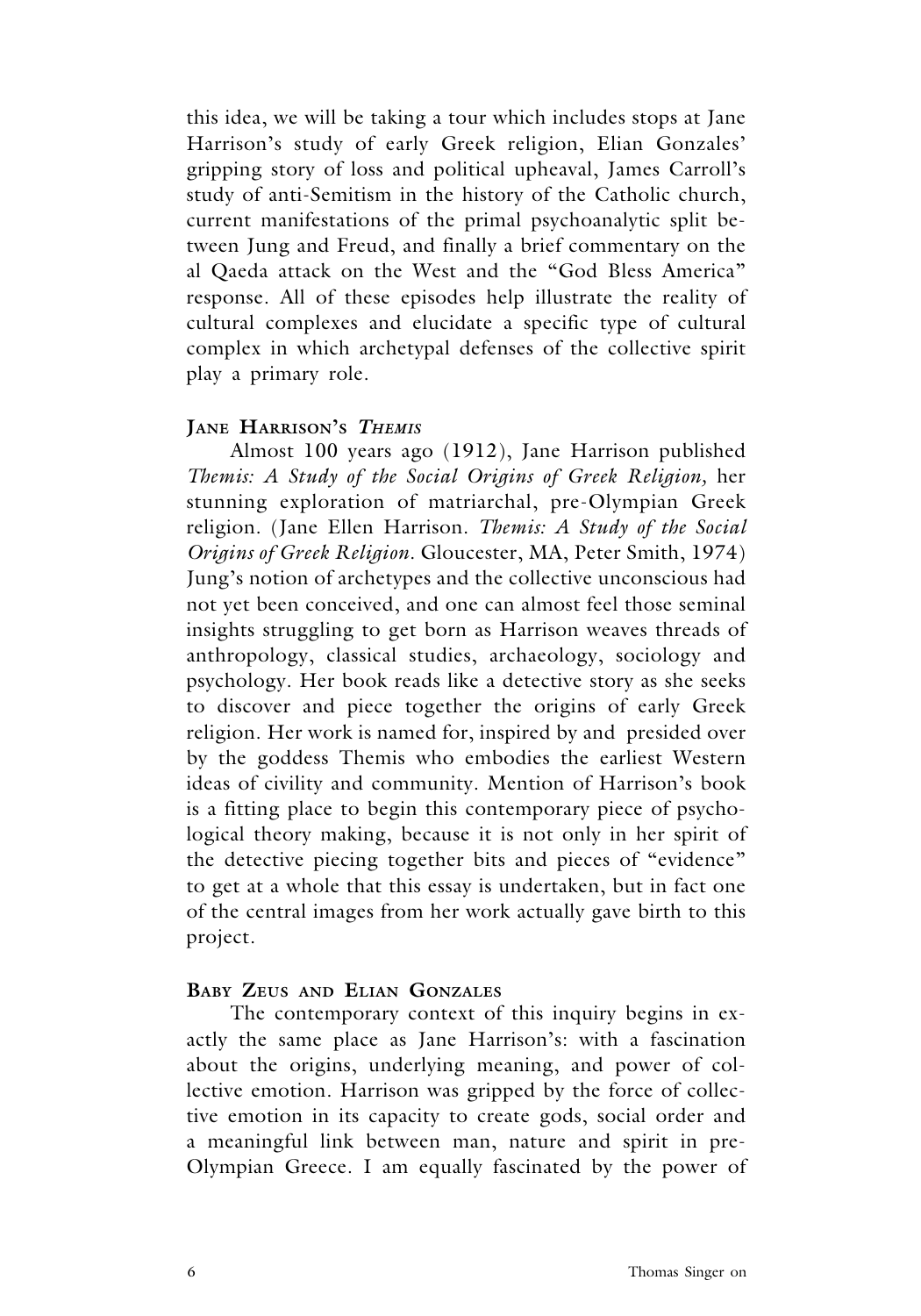collective emotion to create gods, devils, political movements and social upheaval/transformation in our times. Harrison did not have the concept of the collective unconscious and its archetypes in which to ground her ideas about the origin of social and religious life in early Greece. But she was a keen observer of art, ritual and especially the degree to which collective emotion and its enthusiasms seemed to generate a coherent mythos that linked the natural and social order into a coherent whole. At the epicenter of her quest was the glorious mystery of "The Hymn of the Kouretes." Through Harrison's eyes, the image of Baby Zeus surrounded by the protective young male warriors, the Kouretes, comes to life and the very foundations of early Greek religion are unveiled:

Io, Kouros most Great, I give thee hail, Kronian, Lord of all that is wet and gleaming, thou art come at the head of thy Daimones. To Dike for the Year, Oh, march, and rejoice in the dance and song,

That we make to thee with harps and pipes mingled together, and sing as we come to a stand at thy wellfenced altar.

#### [Io, etc.]

For here the shielded Nurturers took thee, a child immortal, from Rhea, and with noise of beating feet hid thee away.

#### [Io, etc.]

And the Horai began to be fruitful year by year and Dike to possess mankind, and all wild living things were held about by wealth-loving Peace.

#### [Io, etc.]

To us also leap for full jars, and leap for fleecy flocks, and leap for fields of fruit, and for hives to bring increase.

## [Io, etc.]

Leap for our Cities, and leap for our sea-borne ships, and leap for our young citizens and for godly Themis. (Harrison, pp. 7–8)

Baby Zeus, who is here referred to as "Kouros most Great," was secretly stolen away from his nursery and handed over to the Kouretes for protection by his mother Rhea, wife of Kronos. She did not want him to suffer the same fate of his older brothers and sisters—namely, to be eaten by his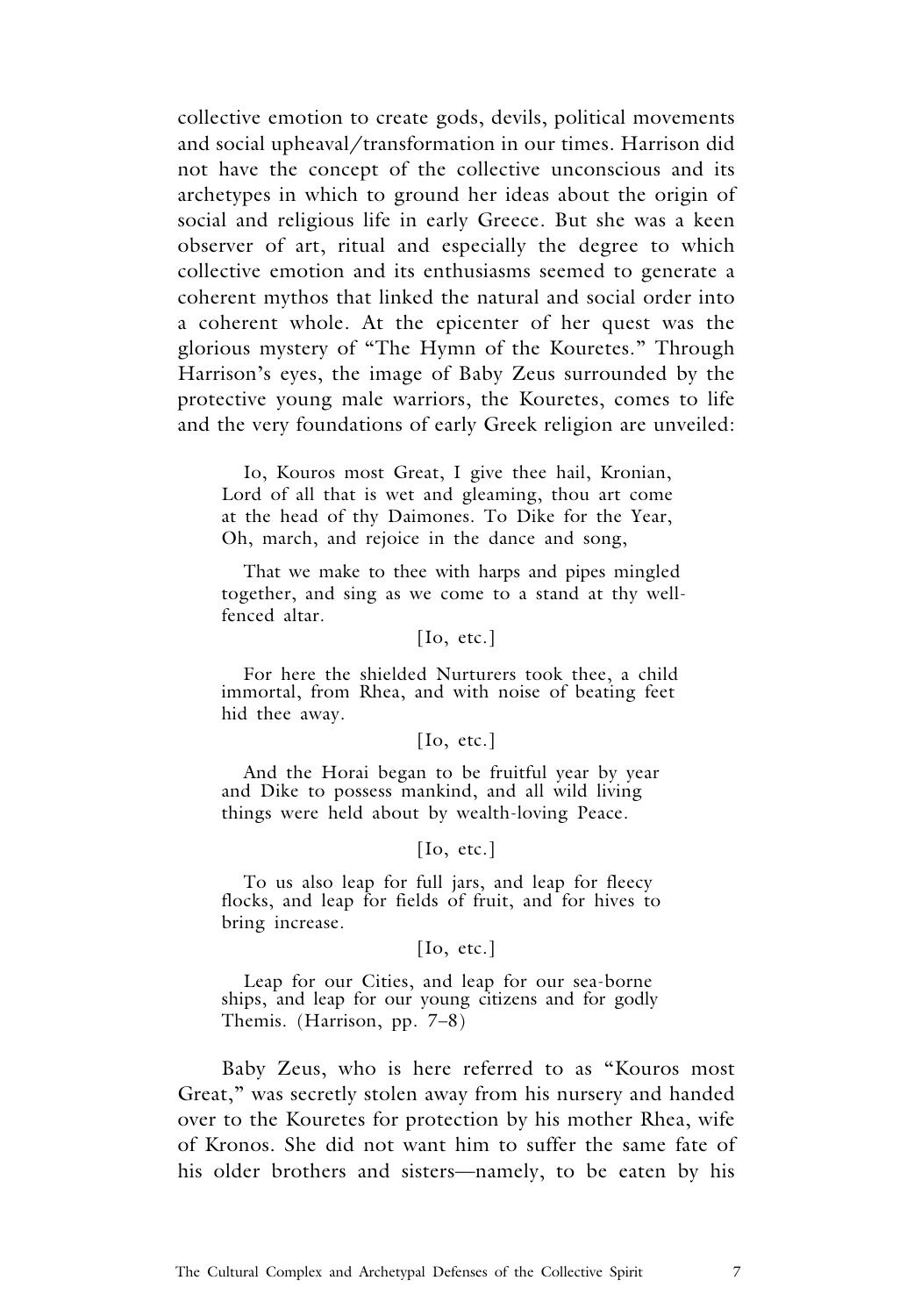father, Kronos. The young god was shielded from destruction by the Kouretes who, in their youthful energy, leap for the gods and secure the safety and renewal of the crops, the animals, the cities, the ships, the "young citizens," and for godly Themis.

Several thousand years later, in our time, young Elian Gonzales was miraculously plucked from the very sea in which his mother had just drowned. She perished trying to bring him to the "promised land" and within a short period of time, he became the center of a psychic and political drama that stirred the emotions of at least two nations. The response of Elian's Cuban-American relatives and their community made little sense to most Americans, who do not share the same historical experience or mythic story of their origins, survival, and renewal.

Most well-intentioned, non-Cuban-Americans seized by this tragic story felt that the motherless child should be reunited as quickly as possible with his loving father, even if he happened to live in Castro's Cuba. Most people found themselves thinking: "These Cuban-Americans are crazy. Isn't it obvious that Elian should be returned to his surviving parent?" Indeed, it was the extraordinary power of the nonrational, collective emotion of the Cuban-Americans that caught my attention. "Why are they behaving so 'irrationally'?" I asked myself. It wasn't until I happened by chance to glance again at the image of Baby Zeus from Jane Harrison's 1912 book that I was able to find a missing link to the story which allowed me to make some sense (at least for myself) of what seemed so irrational and yet was being deeply felt not just by the Cuban-Americans, but all the other people caught up in this extraordinary drama. What if Baby Zeus and Elian Gonzales are part of the same story? What if they are linked by a mythic form or archetypal pattern out of which are generated a story line, primal images and deeply powerful, non-rational collective emotion?

Elian Gonzales' miraculous second birth or rebirth as he was plucked from the waters puts him in the realm of the divine child (like Moses), like the young god who carries all the hopes for the future of a people that sees itself as having been traumatized by a life of cruel oppression. He, too, in his vulnerable state of youthful divinity, needs to be protected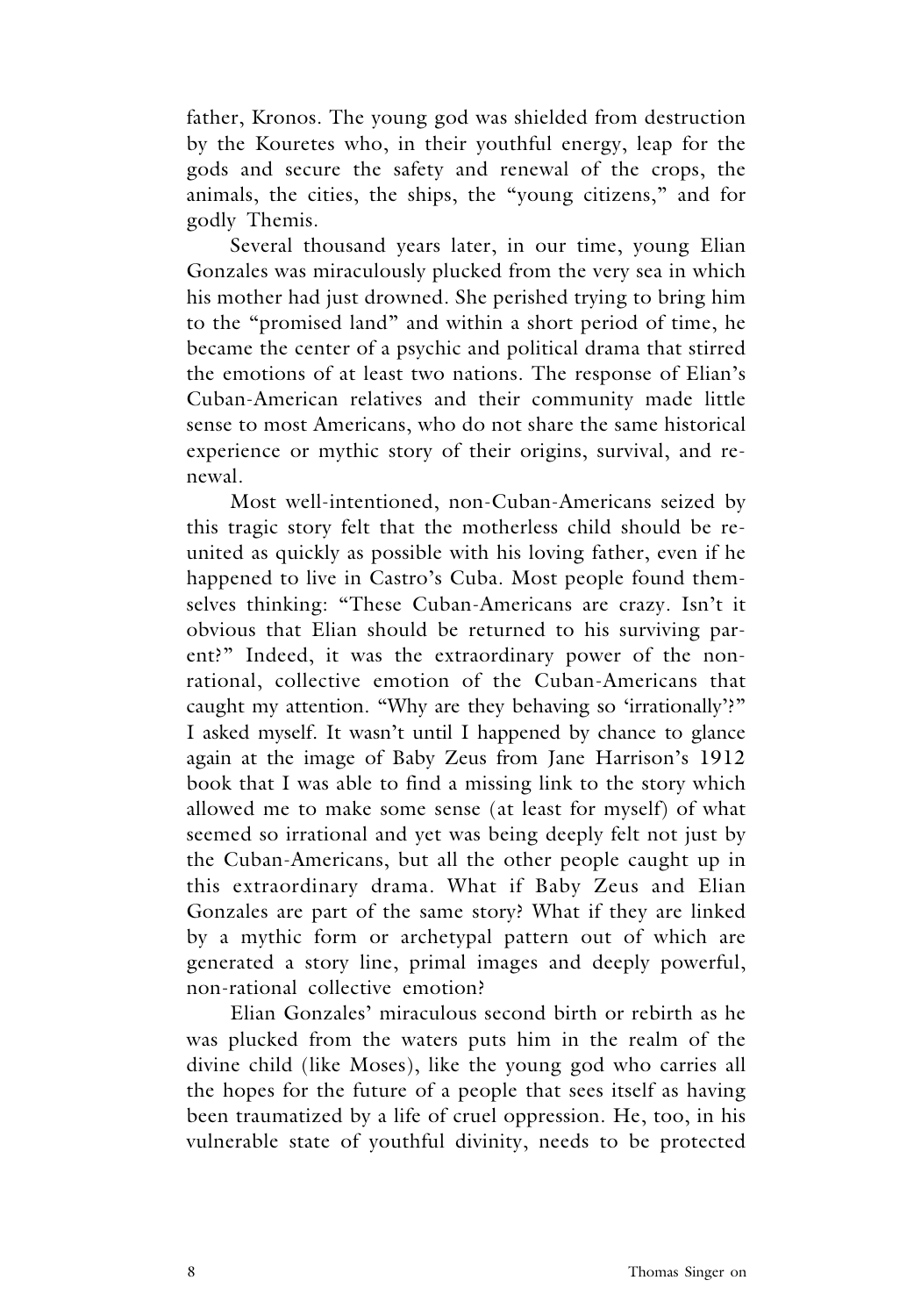from destruction by his warrior cousins who rally to his defense. For Elian Gonzales' "shielded nurturers" to willingly return him to Castro's Cuba (because now, as a young god, he belongs to all his people, not just his personal family) would be equivalent to the Kouretes sending Baby Zeus back to Kronos. In the mythic imagination of the Cuban-American collective, Fidel Castro is the same as Kronos—a destructive father god who would eat his own son, the youthful god. Elian Gonzales' "crazy cousins" are not so crazy after all. They are the Kouretes, dancing in the frenzy of a collective emotion that seeks to form a protective circle or shield around their young god.

The force/libido providing the energy to fuel these incredible sagas comes from the collective emotion mobilized by the plight of a gravely endangered, vulnerable (divine) child who symbolizes the hopes of an entire people. The inevitable, archetypal coupling of the endangered divine child and the protective, warrior Kouretes who surround him are at the heart of the story I want to tell and the theory I want to advance.

## **DONALD KALSCHED AND THE ARCHETYPAL DEFENSE OF THE PERSONAL SPIRIT**

Donald Kalsched's ground-breaking work in *The Inner World of Trauma; Archetypal Defenses of the Personal Spirit* forms the next major building block of this essay. (Donald E. Kalsched. *The Inner World of Trauma; Archetypal Defenses of the Personal Spirit.* London, Routledge, 1996; reviewed by Stephen D. Herrmann in *The San Francisco Jung Institute Library Journal,* vol. 19, no. 2, 2000, pp. 51–71.) In the summer of 2000, I participated in a conference with Dr. Kalsched in Montana. His paper focused on the inner world of trauma, while my presentation was more about the outer domain where myth, psyche, and politics intersect—a subject which I have explored with others in *The Vision Thing; Myth, Politics and Psyche in the World.* (Thomas Singer, Ed. *The Vision Thing; Myth, Politics and Psyche in the World.* London, Routledge, 2000; reviewed by Iden Goodman in *The San Francisco Jung Institute Library Journal,* vol. 20, No. 1, 2001, pp. 43–50) I had just stumbled into an imaginal connection between Baby Zeus and Elian Gonzales and was using the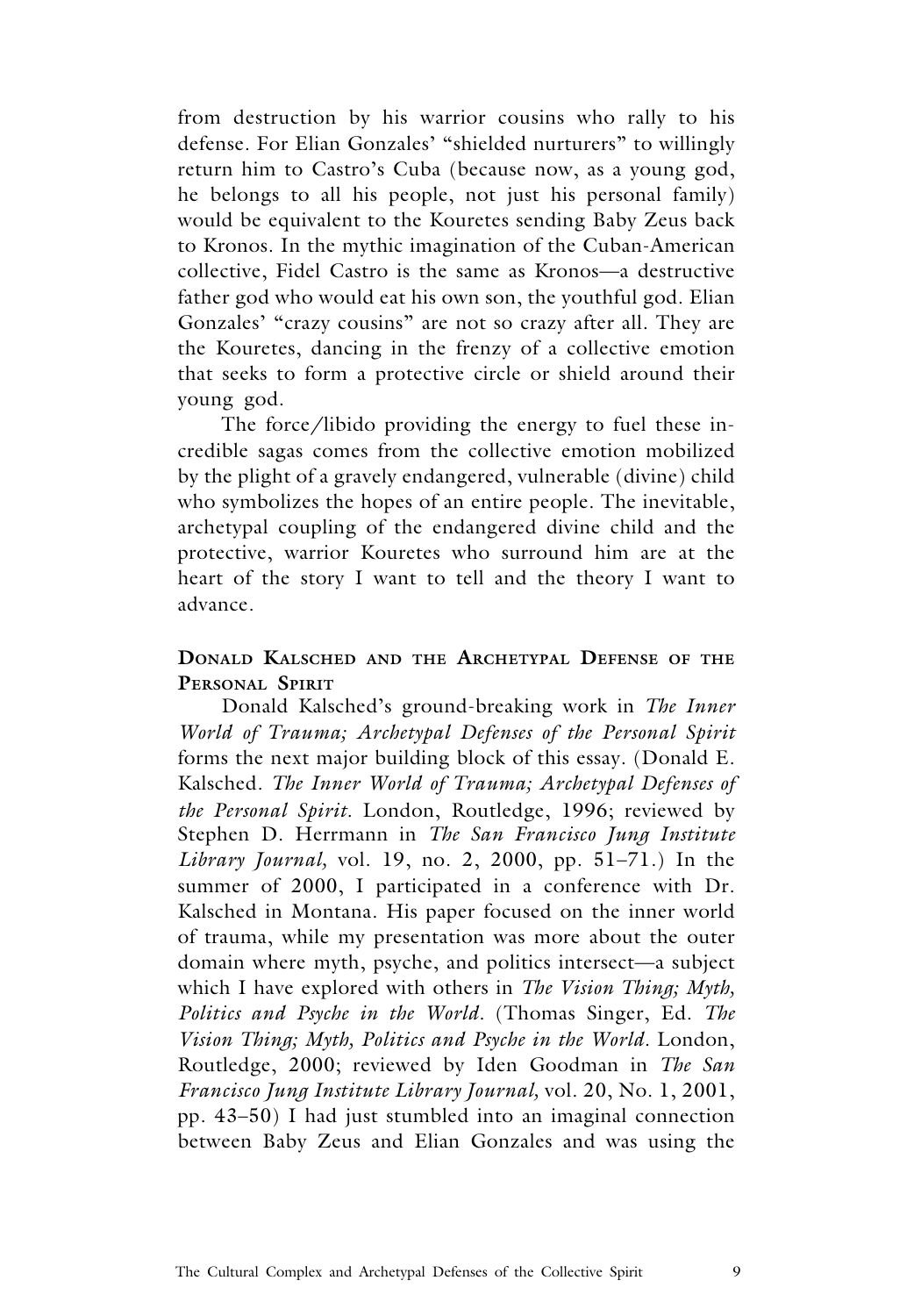image of Baby Zeus surrounded by the Kouretes to illustrate the reality of the collective psyche and the power of collective emotion to generate living myths. Kalsched had not seen this particular image before, and he startled with both surprise and instant recognition at the lively representation of the warriors defending Baby Zeus. He immediately knew who they were, correctly identifying them as the Daimones. Indeed, the Kouretes are also known as the Daimones: "Io, Kouros most Great . . . thou art come at the head of thy Daimones." (Harrison, p. 7)

These prototypes or original Daimones surrounding Baby Zeus are in the same lineage as those characters whom Kalsched a few millennia later would identify as the "archetypal defenses of the personal spirit." If one thinks of this image psychologically as a portrait of the endangered psyche, one sees clearly that the Daimones have the intrapsychic function of protecting a vulnerable, traumatized youthful Self be it Baby Zeus, Elian Gonzales, or any other less famous wounded soul. As Kalsched has elaborated, the Daimones have the function of protecting the "personal spirit" when the individual is endangered. These same Daimones also have the function of protecting the "collective spirit" of the group when it is endangered—be it Cuban-Americans, Jews, blacks, gays or any other traumatized "group soul." The Daimones are as active in the psychological "outer" world of group life and the protection of its "collective spirit" as they are in the inner, individual world of trauma and the protection of "the personal spirit." Perhaps they even found their earliest expression in group life rather than that of a single person, when the psychology of the individual was less developed and the survival of the group more in the forefront.

We have come to appreciate the Daimones again through the Jungian route of recognizing their role in the inner world of trauma. Whether it be in the inner/outer world of the individual or the inner/outer world of the group, the Daimones can serve both a vital self-protective function and can raise havoc with the fury of their attacks directed inwardly in self-torture and outwardly in impenetrability, hostility and ruthlessness. The fortuitous recognition of the connection between Baby Zeus and Elian Gonzales led me to consider an extension of Kalsched's insights into what might best be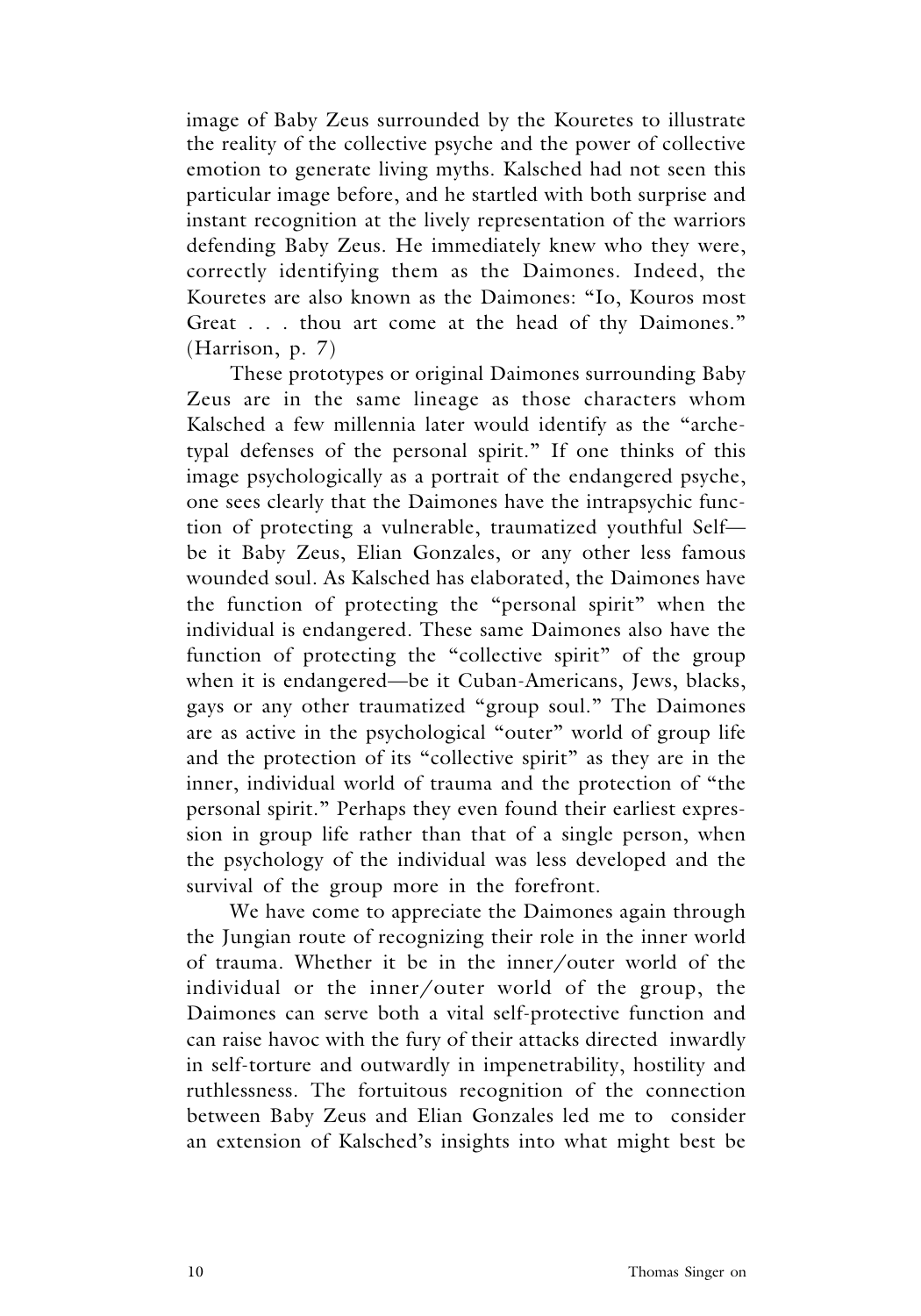summarized in this reformulation of his book's title: "The Group World of Trauma: Archetypal Defenses of the Collective Spirit." Extending Kalsched's ideas into the realm of group experience and linking these ideas with the notion of a "cultural complex" is the goal of this paper.

I will briefly summarize the central elements of Kalsched's formulations in order to lay a foundation for considering them in relation to group processes.

1. Trauma alone does not shatter the psyche. The psyche shatters itself through its own self-defense system. In a sense, the psyche's defense system is as traumatogenic as the original trauma because its focus is on survival and it interprets any attempt to grow and individuate as dangerous and needing to be punished. According to the Daimon-Protector defense system, reaching out beyond a closed system of certainty exposes the personal spirit to further traumatization.

2. This occurs because the "daimonic defense system" is unleashed against the psyche for the purpose of converting annihilation anxiety into a more manageable fear. This selfprotective mechanism preserves a fearful ego in the face of shattering trauma rather than permitting the ego to be annihilated altogether. This self-protective mechanism which results in self-attack can be likened to the autoimmune system having gone haywire when it turns its substantial arsenal of defenses back on one's own tissues. Fragmentation of the psyche is the result.

3. The Daimon-Protector defenses are internalized representations of the original perpetrators of the trauma. Even more than that, they are archaic, typical and archetypal.

4. Following the psyche's fragmenting, a false self takes up residence in the outer world which can function well enough in ordinary situations, although it is most likely to break down in intimate relationships. This false self can take on a caretaker function as well as becoming a compliant, good adult.

5. On the other side of the fragmentation, the true self goes into inner hibernation behind the ferociously protective barrier of the Daimones—which can be alternately protective and torturing.

6. The individual has very little access to effective aggression in the world.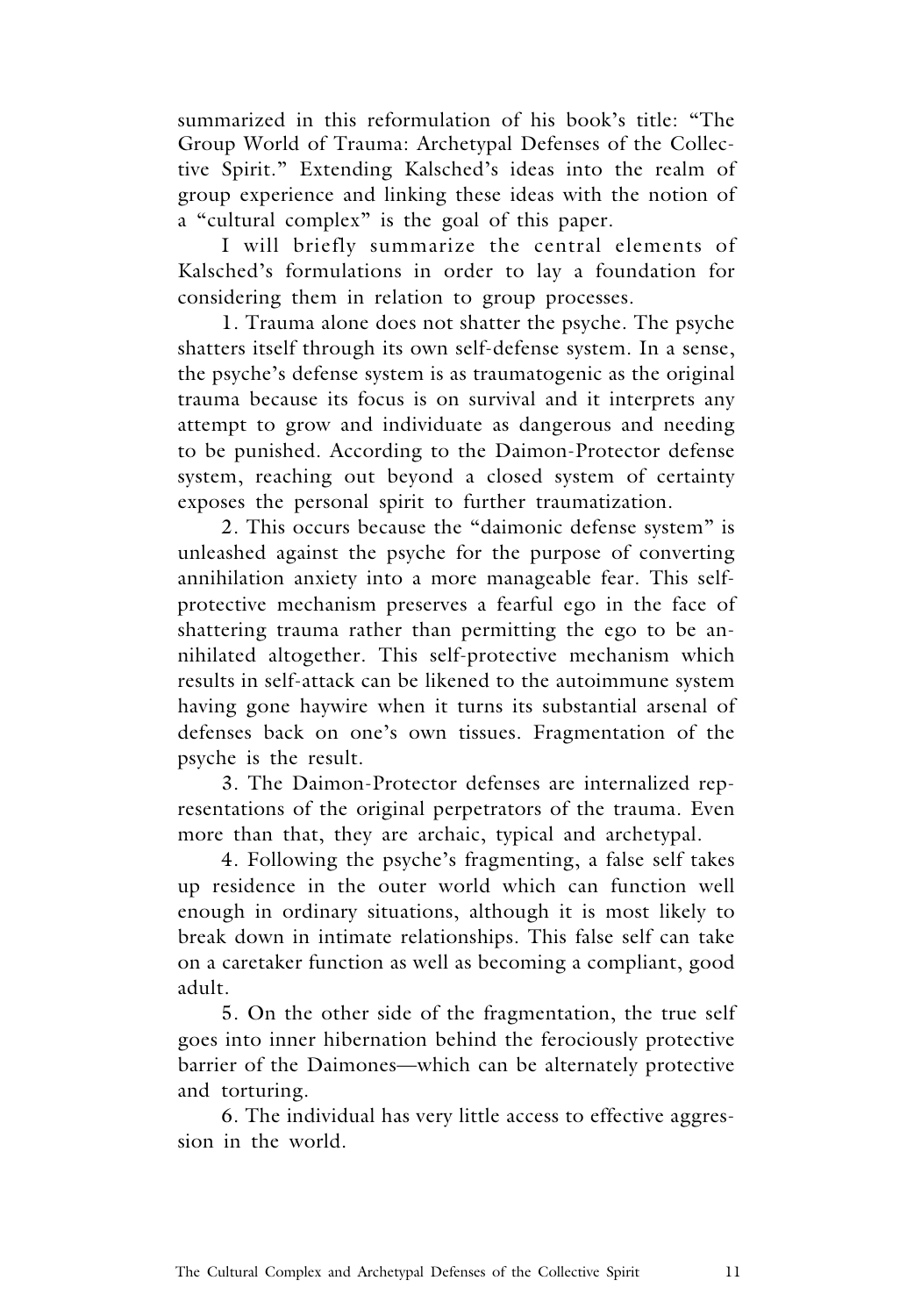7. The shadow of being a traumatized victim is the tendency towards an imperious sense of entitlement and its accompanying demands for reparation. A false, imperial self can take root that demands love, respect, sexual pleasure, freedom and happiness.

8. At the heart of this fragmented psychic "balance" resides a vulnerable, wounded child surrounded by an archaic defense system that can alternate between sheltering protection and ruthless torturing of the self and others.

What if this highly schematized outline of the psyche's response to trauma applies as much to a group's response to trauma as it does to the individual's? The same dynamics so elegantly described by Kalsched may come alive in the traumatized group psyche as well as in the private horror of a traumatized individual. The traumatized group may develop a cohort of protector/persecutor leaders who function like the Kouretes protecting Baby Zeus or the Cuban-American relatives protecting Elian Gonzales. The traumatized group spirit may well be subject to the same nurturing protection and/ or violent torture at the hands of its Daimones leaders. All of the group's defenses are mobilized in the name of a self-care system which is designed to protect the injured divine child of the group identity, as well as to protect the group "ego" from a terrifying sense of imminent annihilation.

The group may develop a defensive system akin to the individual, but in this case its goal is to protect the group or collective spirit rather than the individual spirit. Such a traumatized group presents only a "false self" to the world, and the world cannot "see" the group in its more authentic and vulnerable identity. The rest of the world which is not part of the traumatized group may see only the more hardened "daimonic" front men or women and respond to their aggression and impenetrability as if they were the whole group. Such a traumatized group with its defenses of the collective spirit may find itself living with a history that spans several generations, several centuries, or even millennia with repetitive, wounding experiences that fix these patterns of behavior and emotion into what analytical psychologists have come to know as "complexes." The group complexes create bipolar fields in the same way that personal complexes activate or constellate in external reality the very splits that have splintered the inner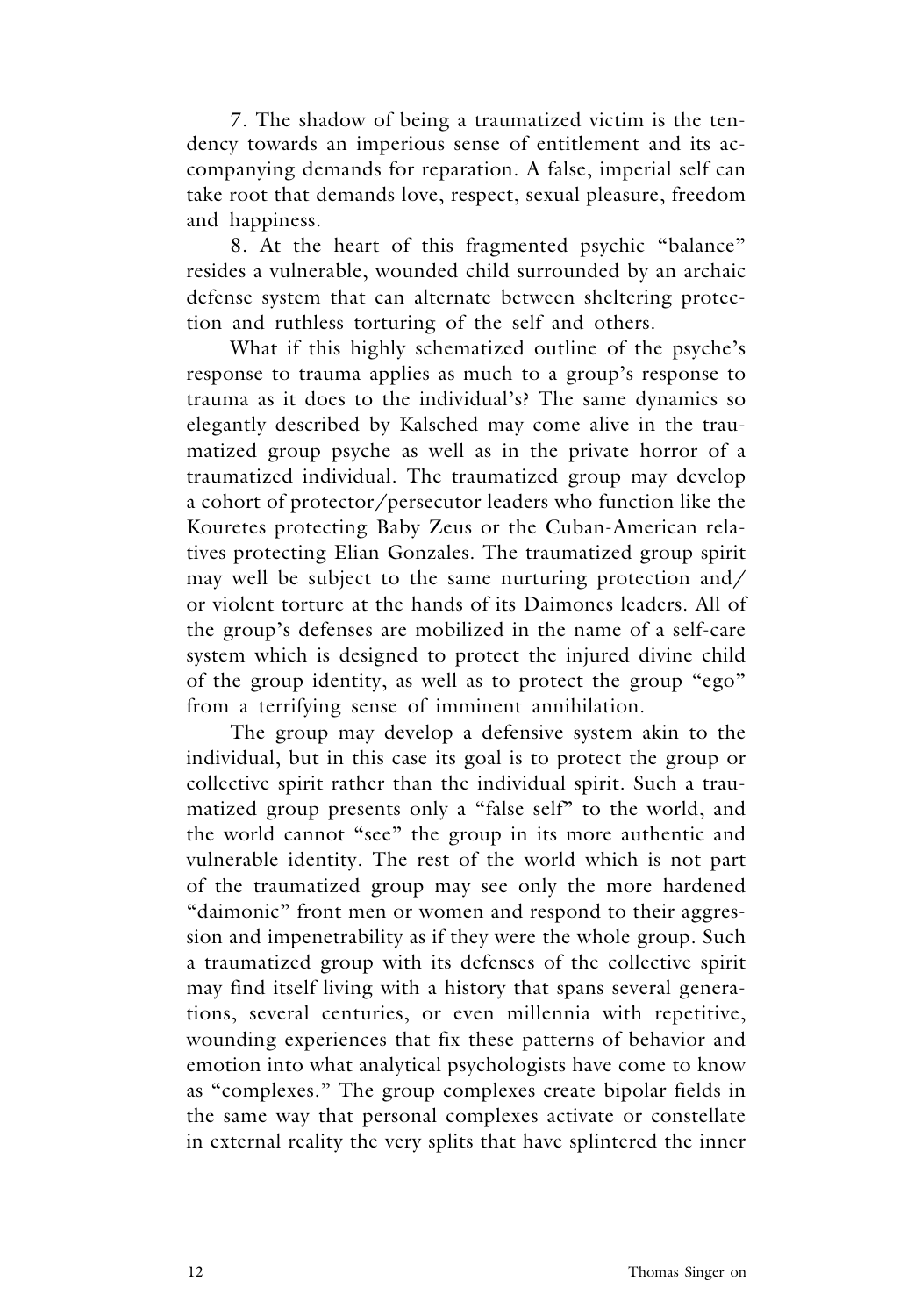world. The traumatized life of the group gets incorporated into the inner life of the individual through a group complex—which may be mistaken for or get confused with a personal complex. How do we learn to distinguish the cultural or group level of the complex from the more "personal" level of the complex with its archetypal core? Before we address the implications of these assertions and the questions which follow from them, there is a missing building block in the argument that we are assembling.

## **JOSEPH HENDERSON AND SAM KIMBLES: THE CULTURAL LEVEL OF THE PSYCHE AND THE REALITY OF GROUP COMPLEXES**

One of Joseph Henderson's many seminal contributions to analytical psychology has been to delineate more carefully the space in the psyche between the personal and archetypal levels of psychological experience. He has called this the "cultural level" of the psyche and has elaborated a typology for that level of reality: social, aesthetic, philosophic and spiritual. (Joseph Henderson. *Cultural Attitudes in Psychological Perspective.* Toronto, Inner City Books, 1984) For Jungians, Henderson's work has opened the theoretical door to the vast realm of human experience that inhabits the psychical space between our most personal and our most archetypal levels of being in the world. For example, there is surely something in cultural life that nourishes us like a mother but is neither our personal mother nor archetypal Demeter. Henderson's elaboration of the cultural level of the psyche has made greater space for the outer world of group life to have a home in the inner Jungian world and allowed the inner Jungian world to recognize more fully the outer world of social and cultural experience.

Extending Henderson's notion of the "cultural level" of the psyche, Sam Kimbles has begun to speak of "cultural complexes" or "group complexes" in his essay, "The Cultural Complex and The Myth of Invisibility" in *The Vision Thing.* (pp. 157–169) These complexes function in that intermediate realm between the personal and archetypal level of the psyche, partaking of both but also being absolutely unique in that their content and activity is the bridge and link between the individual, society, and the archetypal realms. "Cultural complexes" are at the heart of the conflicts between many groups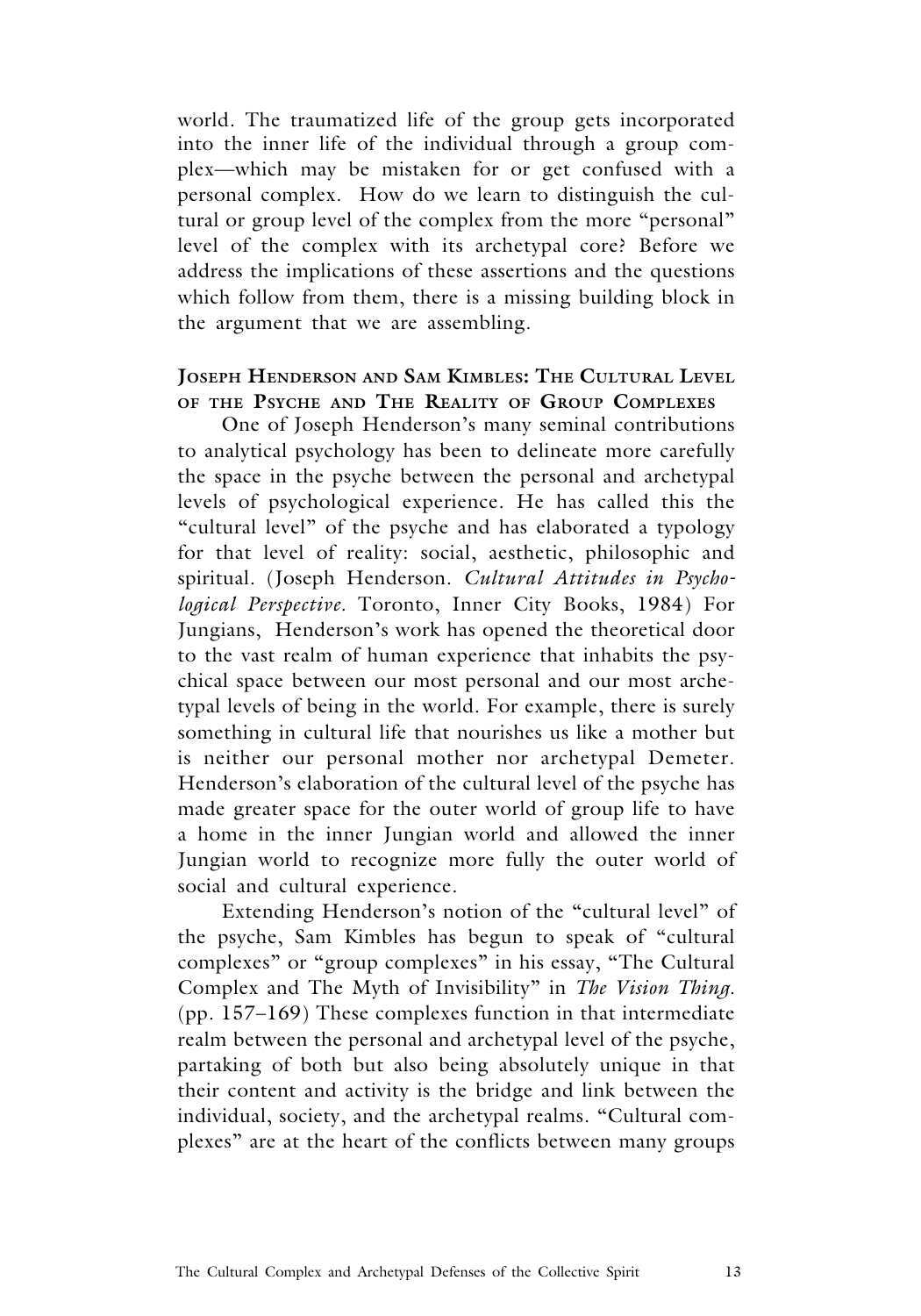and are expressed in group life all the time: politically, economically, sociologically, geographically, and religiously. For example, one simply has to think of the struggles between Christians and Jews, blacks and whites, gays and straights, men and women, to begin to imagine how potent are the individual and collective processes activated by "cultural complexes." When these complexes are triggered, all of the emotion of the personal and archetypal realm gets channeled through group life and its experience. "Cultural complexes" are lived out in group life and they are internalized in the psyche of individuals.

Just as Henderson opened up the vast intermediate realm between the personal and archetypal, we hope that our work can help us begin to recognize the difference between individual and cultural complexes. For many analytical psychologists, Jung's theory of complexes and its subsequent elaboration forms the cornerstone of the day–to–day work of psychotherapy and analysis. Like the Freudian theory of defenses, Jung's notion of complexes provides a handle for understanding the nature of intrapsychic and interpersonal conflict.

Complexes express themselves in powerful moods and repetitive behaviors. They resist our most heroic efforts at consciousness, and they tend to collect experience that confirms their pre-existing view of the world. Complexes are the psychological analogue of the vegetative biological systems, such as those that carry out digestion or maintain blood pressure. An activated personal complex can have its own body language and tone of voice. It can operate beneath the level of consciousness; we do not have to think about complexes for them to carry out their autonomous processes of structuring and filtering our experience of ourselves and others. A further characteristic of complexes, elegantly elaborated by John Perry, is that they tend to be bipolar or consist of two parts. (John Weir Perry, "Emotions and Object Relations," *The Journal of Analytical Psychology,* vol. 15, No. 1, 1970, pp. 1–12) Most often, when a complex is activated, one part of the bipolar complex attaches itself to the ego and the other part gets projected onto a suitable other. For instance, in a typical negative father complex, a rebellious son inevitably finds the authoritarian father in every teacher, coach or boss who provides a suitable hook for the negative projection. This bipolarity of the complex leads to an endless round of repeti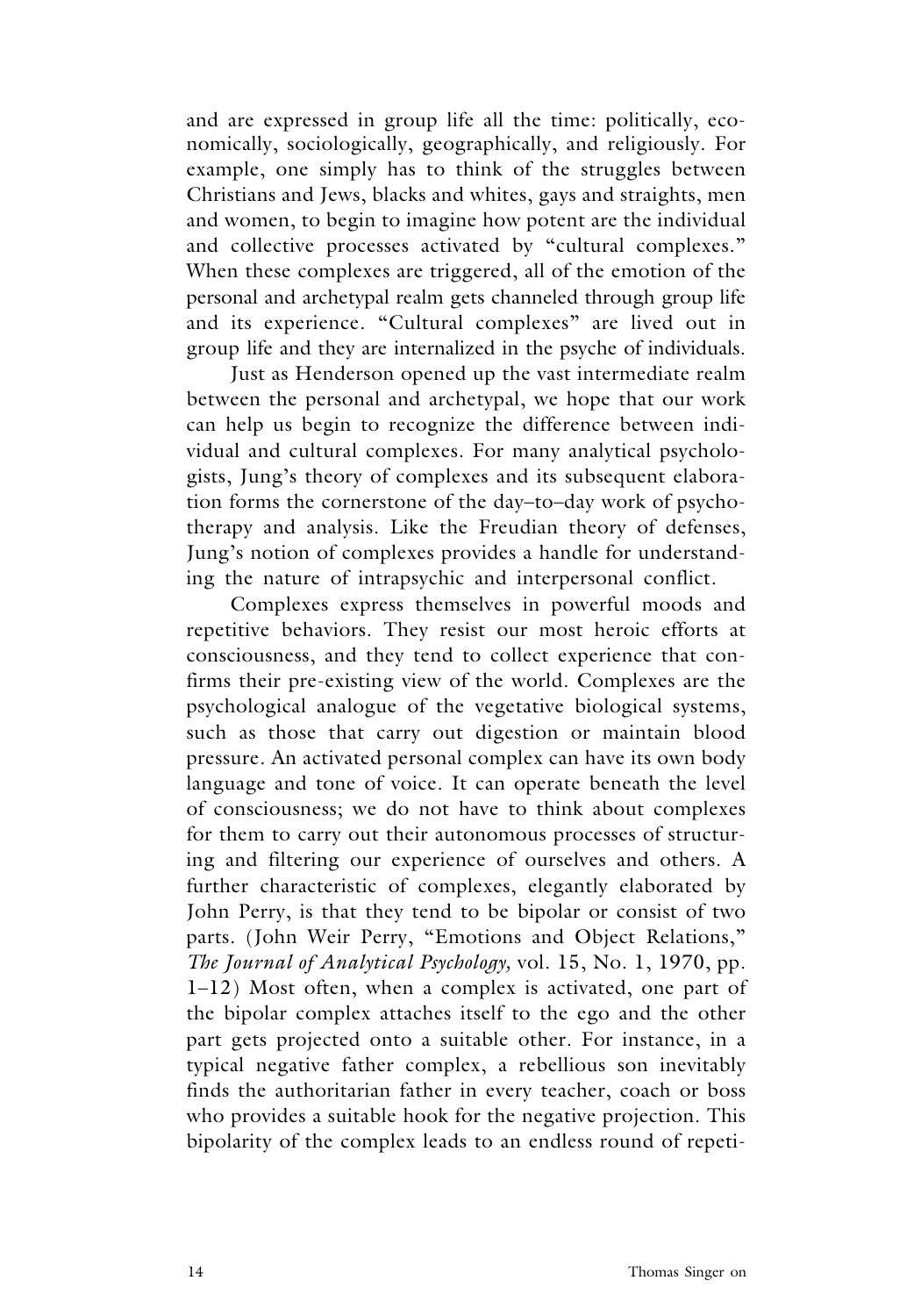tive skirmishes with the illusory other—who may or may not fit the bill perfectly. Finally, complexes can be recognized by the simplistic certainty of a world view and one's place in it that they offer us, in the face of the otherwise very difficult task of holding the tension of conflicting and not easily reconcilable opposites. A colleague likes to tell a story about herself that well illustrates this psychological fact. After a day of "holding the opposites" in the office with her analysands, she enjoys watching John Wayne movies in which it is clear who the bad guys and the good guys are. She points out that it is far easier to settle for the certainty of a complex than wrestle with the emotional ambiguity of inner and outer reality that is constantly challenging the ego.

Cultural complexes structure emotional experience and operate in the personal and collective psyche in much the same way as individual complexes, although their content might be quite different. Like individual complexes, cultural complexes tend to be repetitive, autonomous, resist consciousness, and collect experience that confirms their historical point of view. Cultural complexes also tend to be bipolar, so that when they are activated the group ego becomes identified with one part of the unconscious complex, while the other part is projected out onto the suitable hook of another group. Individuals and groups in the grip of a particular cultural complex automatically take on a shared body language and postures or express their distress in similar somatic complaints. Finally, like personal complexes, cultural complexes provide a simplistic certainty about the group's place in the world in the face of otherwise conflicting and ambiguous uncertainties.

Because of its primary focus on the individuation process, the Jungian tradition has tended to emphasize the development of the individual out of his or her particular collective experience, but has not been particularly clear or helpful in differentiating individual from cultural complexes. Certainly Jung and his followers have had a sense of different cultural types which is evident, for example, in Jung's discussion of national personality characteristics. (C. G. Jung. Aniela Jaffé, ed. *Memories, Dreams, Reflections,* rev. ed*.* New York, Vintage Books, 1989, p. 246f.) But this perception of different cultural types has never adequately been linked to Jung's theory of complexes or to how these differences get incorpo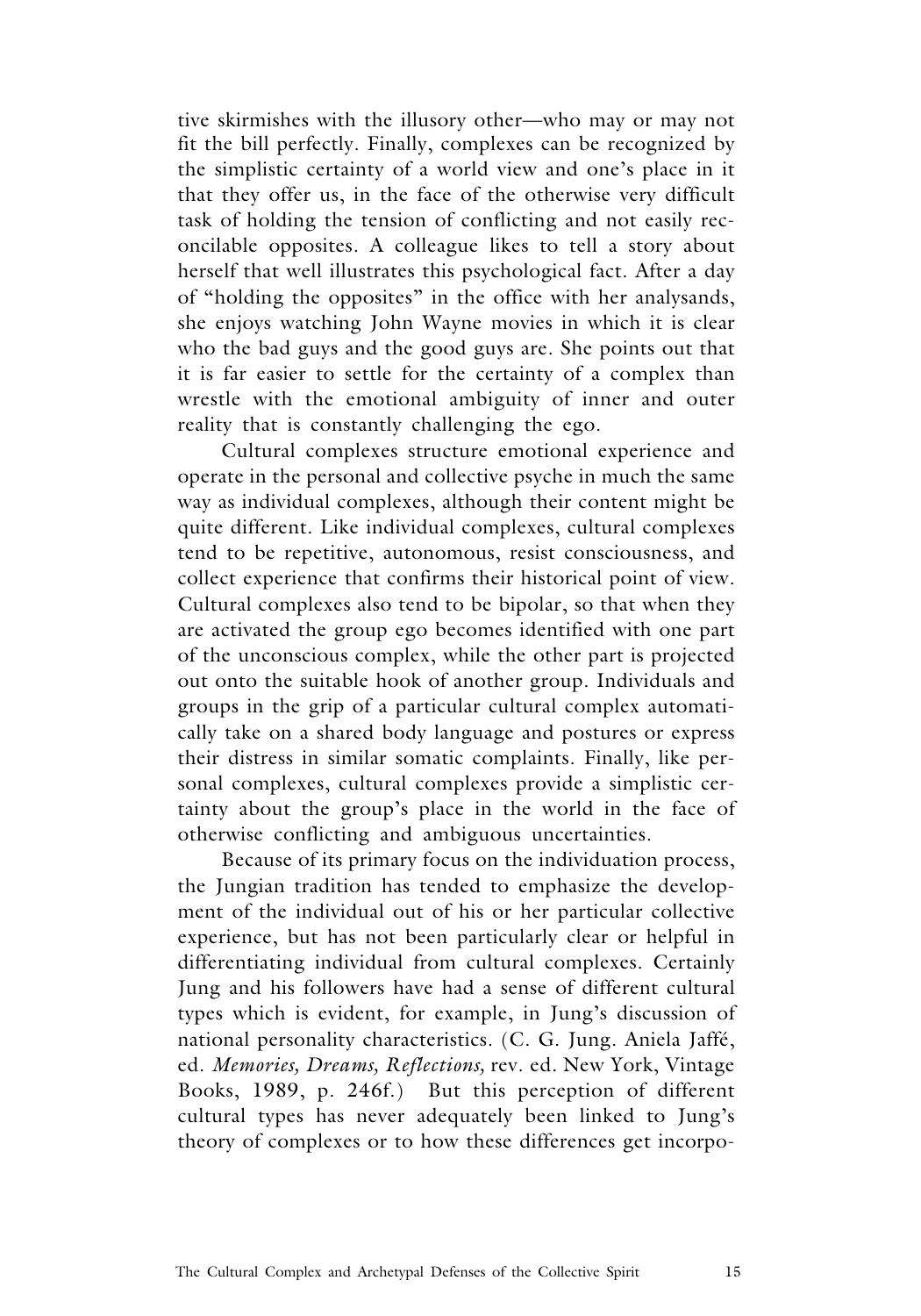rated into the psyche of the individual and the group. Both in the clinical work of individual analysis and in the broader Jungian tradition of archetypal and cultural commentary, it is of enormous potential benefit to begin to make clearer distinctions between an individual complex and a cultural complex. It offers both the individual and groups the opportunity of not having to telescope or condense everything into the personal or archetypal realm—but to recognize the legitimate cultural and group contributions to their struggles, suffering, and meaning.

One can easily imagine how the individual's ego can identify with a cultural complex as a defense against a more painful and isolating personal complex. It is far easier to split off one's individual suffering (or to see it all as a result of group trauma) and get caught up in a mass movement than it is to carry the burden of one's individual pain. Within analytical psychology itself, there is a growing tradition of archetypal commentary on cultural experience which tends to neglect how the individual relates to the culture through more personal experiences and complexes. Archetypal commentary on the culture's underlying myths and failings can easily camouflage the need to work hard at grappling with individual complexes. Differentiating the personal, cultural and archetypal level of complexes requires careful attention to each of these realms, without condensing or telescoping one into the other, as if one were more real or true than the other. Finally, cultural complexes are based on repetitive, historical group experiences which have taken root in the collective psyche of groups and in the individual/collective psyches of individual members of the group. One can think of cultural complexes as the fundamental building blocks and content of an inner sociology.

# **CULTURAL COMPLEXES AND ARCHETYPAL DEFENSES OF THE COLLECTIVE SPIRIT: CONSTANTINE'S SWORD.**

Donald Kalsched's work offers a compelling model of how the individual psyche responds to trauma in its defense of the self. Can his model be extended to include specific categories of group behavior and allow us to see a bit more clearly the structure and content of certain types of group or cultural complexes? Of course, I am not suggesting that all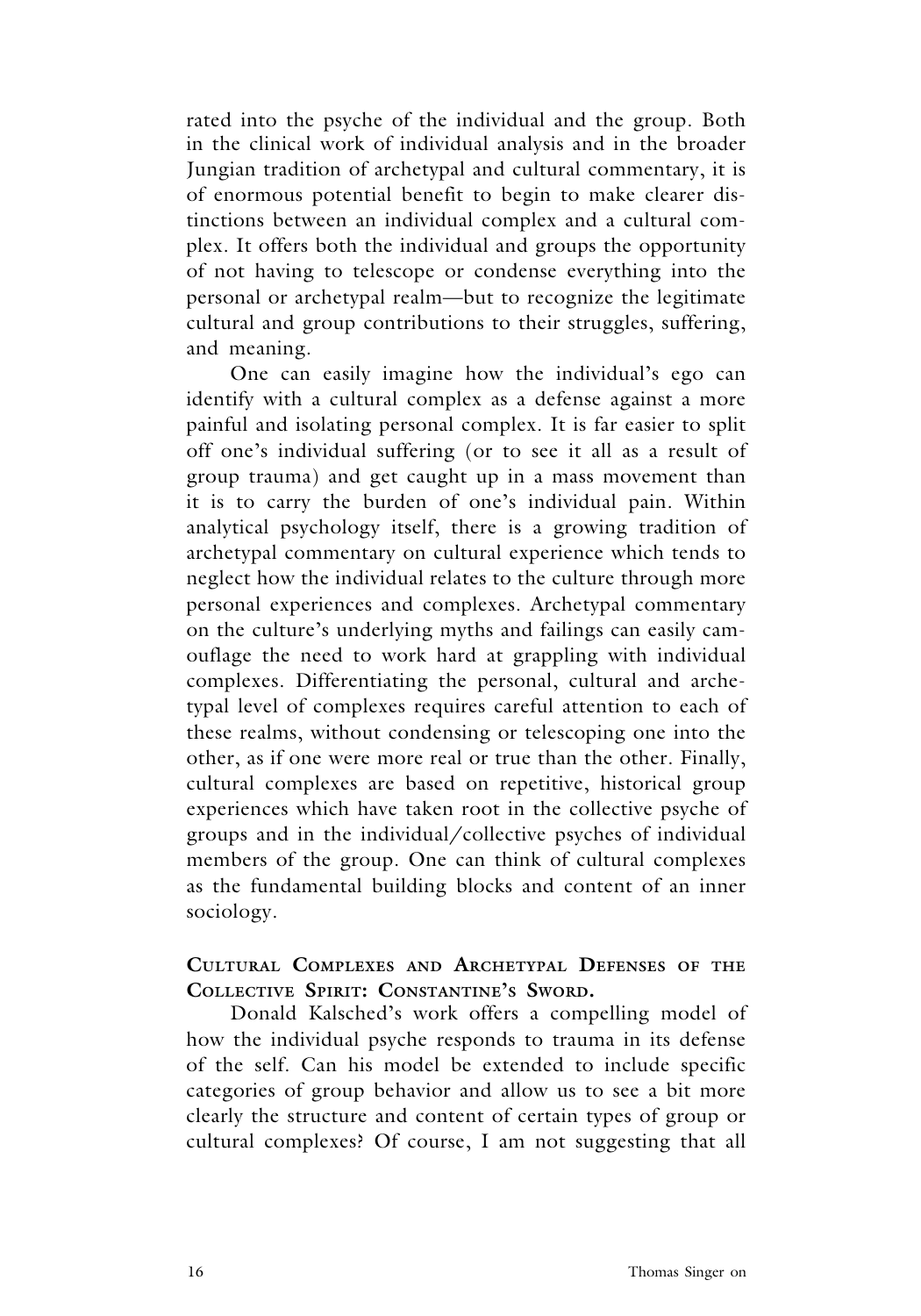cultural complexes behave in the particular model of a traumatized, vulnerable child and protective/torturer Daimones, as described by Kalsched. But many of them do. There are two separate but related points that I want to emphasize here:

1. There is a continuum in the content and structure of complexes that ranges from the personal to the cultural to the archetypal. At the same time, some complexes have become such a part of a group's identity over time and repetitive experience that the cultural level of the complex becomes dominant or paramount, even in the psyche of an individual. Individuals are frequently swallowed whole by the group complex that has come to define their ethnic, religious, racial, gender, or other primary sense of identity.

2. Sometimes groups as a whole behave as if they are in the grip of a specific type of cultural complex. This type of cultural complex mobilizes in the group's behavior, emotion and life a defensive self-care system akin to that described in individuals by Kalsched. In the group version of the complex, however, the goal of the self-care, defensive system is the protection of the collective spirit, not the personal spirit. The Daimones are mobilized to protect the traumatized divine child or other symbolic carrier of the collective spirit of the group and can do so with a mixture of sheltering kindness and persecutory attack, which directed inwardly results in selfloathing and directed outwardly results in impenetrability and hostilities to other groups.

One has only to glance at the daily newspaper to see the proliferation in popular culture of these group complexes at work. Indeed, it has almost become a national sport for traumatized groups to send out Daimones (attorneys and others) to attack the general public for neglecting the entitled interests of their particular victimized group. A large part of the public has grown weary of this institutionalization of group defenses of the collective spirit. Frequently members of the victimized group are so identified with themselves as wounded divine children that it is hard for them to understand how their Daimones/Protectors, embodied in public spokespersons/attackers, are perceived as an aggressive, destructive, hostile turnoff by those who are not identified with their plight. In the psychic arena of our global group life, it is as if every group is "loaded for bear"—out there with their group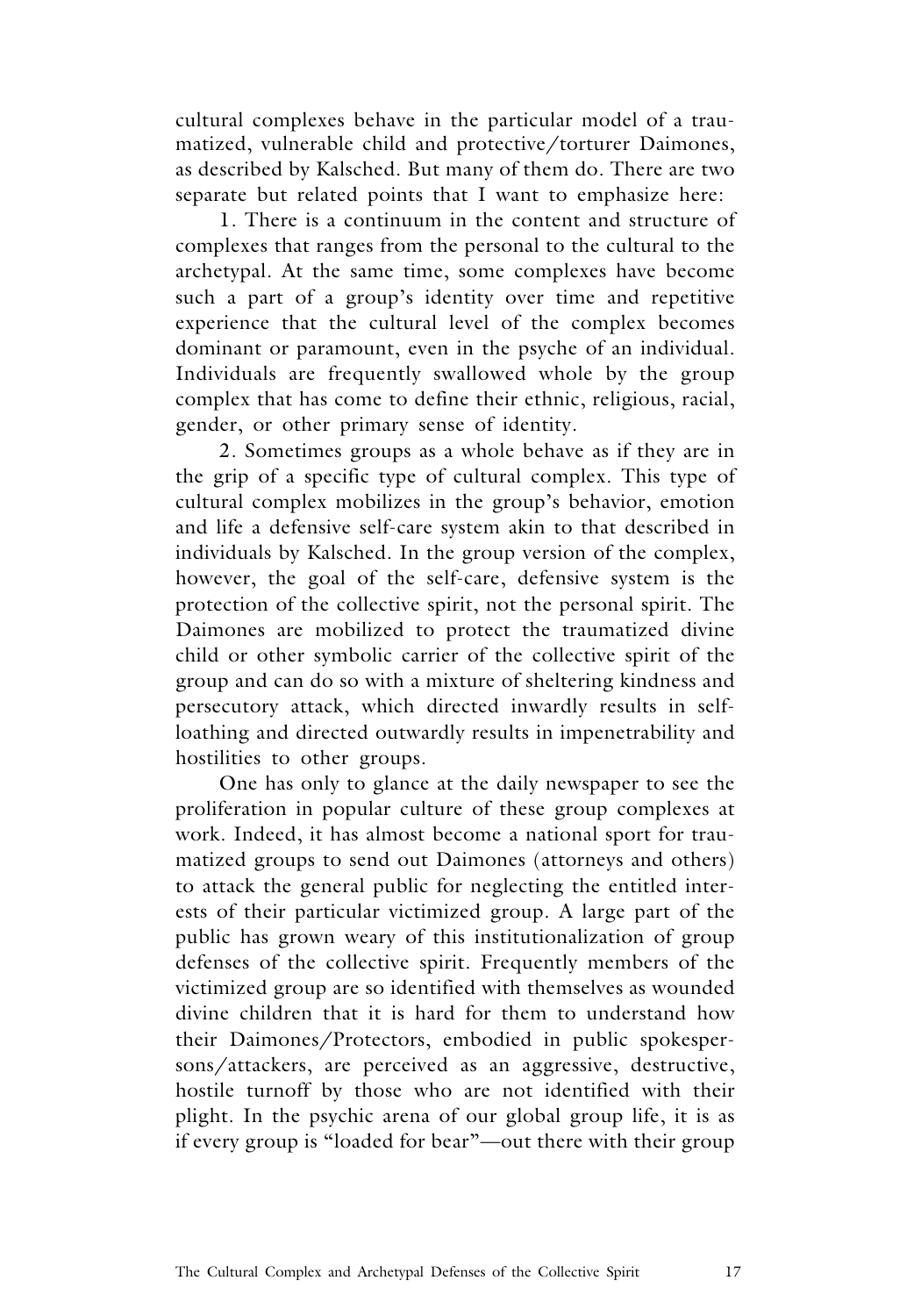trauma, their group divine child, and their group Daimones (protectors/persecutors) ready to swing into action.

I have already offered one such contemporary example of a cultural complex that was activated in the defense of the collective spirit—that of the Cuban-Americans and Elian Gonzales. But to further amplify this cluster of ideas, I want to focus on another stunning example of the dynamic interplay between cultural complex and archetypal defenses of the collective spirit. In this example one gets a rare glimpse at the continuum of complex from individual to cultural to archetypal, and one can also see how the defenses of the collective spirit became a monster. It would be easiest to focus on groups such as gays, blacks, women, the disabled and other obviously disenfranchised and historically traumatized peoples, to see how the dynamics of cultural complex and defenses of the collective spirit play out. But a recent book by James Carroll entitled *Constantine's Sword; The Church and the Jews: A History* suggested to me that the same dynamics can be seen in the Catholics, a group that few would now characterize as a disenfranchised and traumatized minority. (James Carroll. *Constantine's Sword; The Church and the Jews: A History.* Boston, New York, Houghton Mifflin Company, 2001)

*Constantine's Sword* is a history of Christian—more specifically Catholic—anti-Semitism. Starting with the old Christian belief that Jews were the "Christ-killers," Carroll systematically examines layer upon layer of historical event, political context, emotional climate, theological justification and psychological consequence. He begins his narrative by describing Catholic and Jewish reactions to a memorial cross placed at Auschwitz as the latest episode in a stormy and violent twomillennia relationship. His reflections on the Auschwitz cross are placed in the context of his memories of growing up in Germany right after World War II and his own early childhood belief that Jews were in fact "Christ-killers." After carefully probing the details of his Catholic upbringing, Carroll opens up to an in-depth exploration of the entire historical sweep of Catholic-Jewish relations. Carroll does not claim to tell the whole story of the development of Catholicism or Judaism or of the relations between the two religions.

Let us briefly follow the thread of Carroll's work. On the personal side, the early development of his faith took place in the epicenter of the most traumatic event of modern Western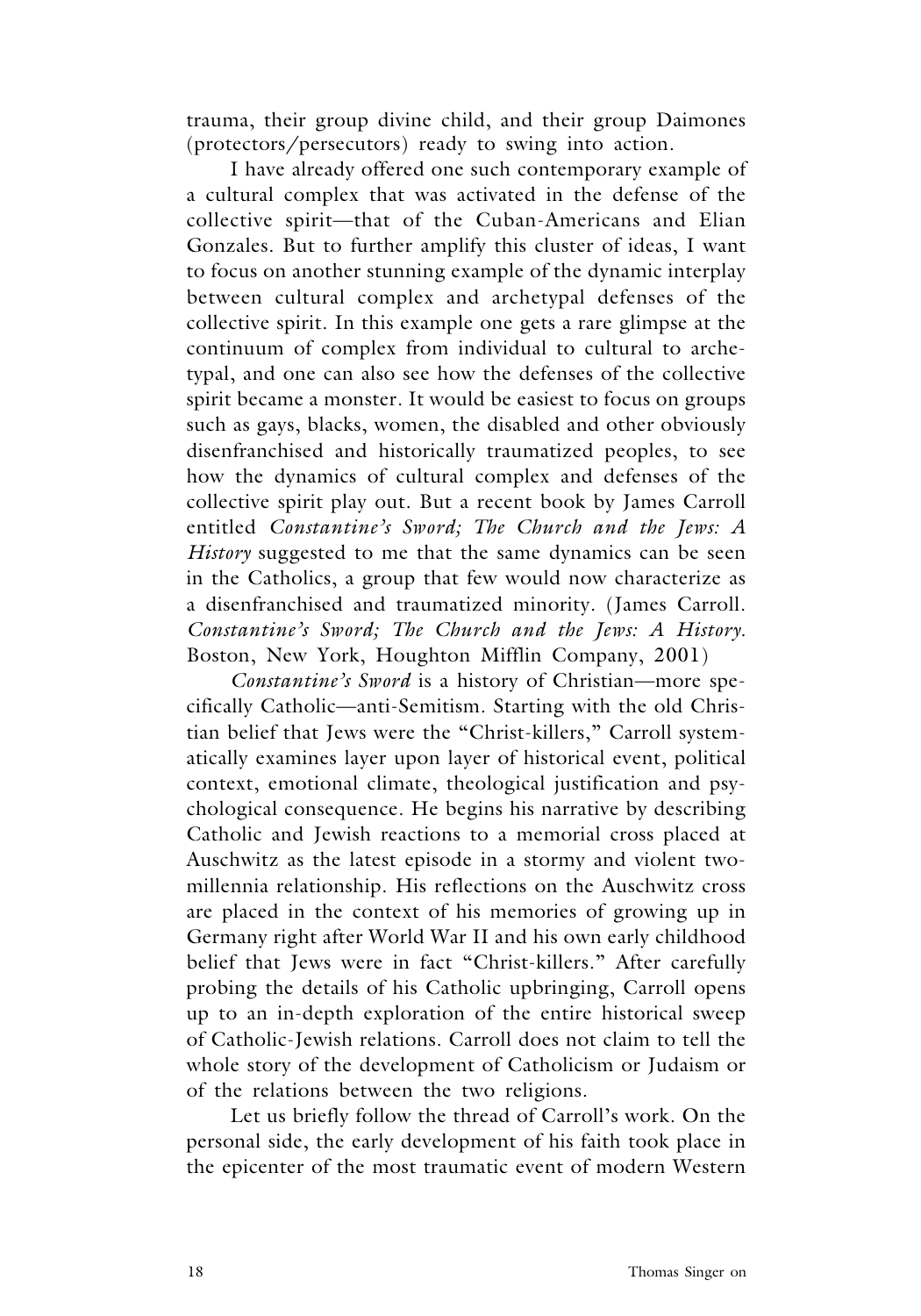history—the Holocaust. Carroll's father was commander of the American Airforce in Germany immediately following World War II. The family lived at headquarters in Wiesbaden, Germany. Accompanying his devoutly Catholic mother, an adolescent Jim Carroll traveled to many of the important Catholic shrines of Western Europe. Through his deep love of his mother and his intimate knowledge of her suffering because of the crippling illness (polio) of his brother, Carroll developed a faith rooted in the cross, the mother, and the suffering son. Growing up in post-Nazi Germany, Carroll saw a lot of the great Catholic tradition and the devastation of World War II, but learned little of the Holocaust and the suffering of the Jews at that time. To the Catholic boy, Jews were still identified simply as the "Christ-killers."

This is where Carroll's personal complex and the cultural complex get all mixed up—not just in his history but in the 2000-year history that he sets out to explore in this book. The Christian religion that nurtured a youth aspiring to the priesthood placed suffering and traumatic death at the center of the Western collective experience, indeed at the center of all human history. And right at the very heart of that story, as he heard it, was the belief that the Jews were responsible for the suffering and traumatic death of the young god. This belief—reinforced through a long history of theological amplification and political, social and religious persecution—has fueled a virulent collective emotion of loathing and rage that has burned without interruption for centuries. Collective emotion fuels the Daimones' dance around Baby Zeus; collective emotion fuels the Cuban-Americans' dance around Elian Gonzales; and two millennia of collective emotion demanding vengeance on the "Christ-killers" fuels a long line of Daimones from the Crusaders to the Nazis.

One of the many surprising revelations of Carroll's historical journey is that the suffering and traumatic death of the young god for which the Jews have been held responsible has not always been at the center of Christian faith. Indeed, the cult of the cross does not seem to come to center stage until the time of Constantine in the early part of the fourth century C.E. Even today, the Eastern Orthodox Church places more emphasis on the mystery of the resurrection or rebirth than on the traumatic death symbolized by the crucifixion. Imagine for a moment what the history of the Western world might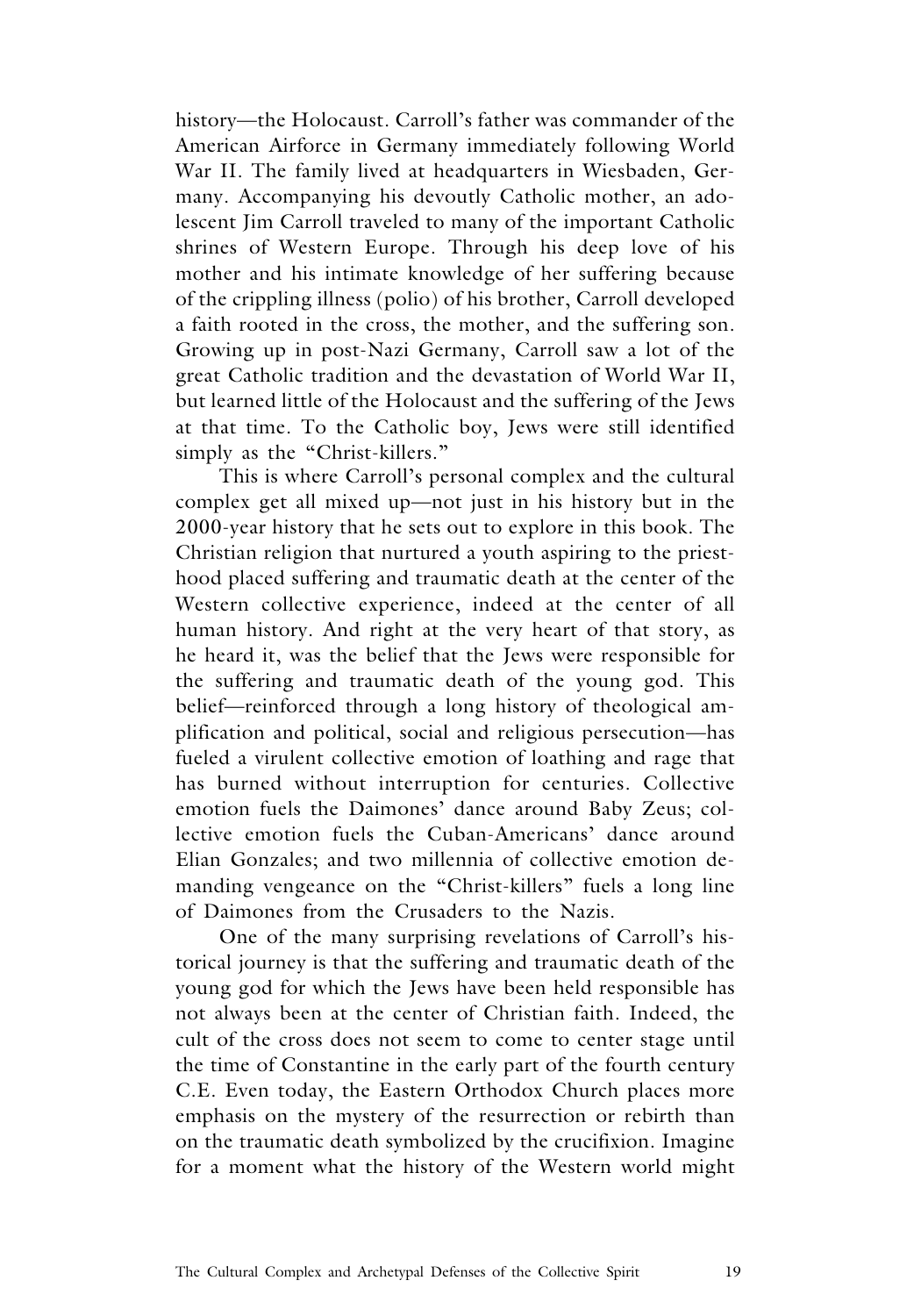have been like if suffering and trauma had not been at the center of the story that the West has told about itself since the time of Christ. Of course, the fact is that the traumatic death of the crucifixion has been at the center of Western orthodoxy since the time of Constantine.

When Constantine was crossing the Milvian Bridge to attack Rome in 312 C.E., he had a vision and a conversion experience in which his sword and the cross became one. Carroll writes:

The place of the cross in the Christian imagination changed with Constantine. "He said that about noon, when the day was already beginning to decline"—this is Eusebius's account of Constantine's own report of what he saw in the sky on the eve of the battle above the Milvian Bridge—"he saw with his own eyes the trophy of a cross of light in the heavens, above the sun, and bearing the inscription CONQUER BY THIS." The story goes on to say that Constantine then assembled his army—"He sat in the midst of them, and described to them the figure of the sign he had seen"—and gave them the new standard to carry into battle. "Now it was made in the following manner. A long spear, overlaid with gold, formed the figure of the cross by means of a transverse bar laid over it." As we saw, the army behind this standard did conquer, and Constantine, so Eusebius heard him say, was thus convinced of the truth of Christianity. "The emperor constantly made use of this sign of salvation as a safeguard against every adverse and hostile power, and commanded that others similar to it should be carried at the head of all his armies." (*Ibid.,* p. 175)

Constantine became a Christian and the Christian faith found a protector/persecutor/Daimon of the first order. At that moment, the symbol of traumatic injury—the cross—and its avenging protector in the form of Constantine's sword got married. I would argue that this symbolic marriage of cross and sword is an example of the historical emergence of an "archetypal defense of the collective spirit." It might be helpful at this point to remind the reader of what I said about Baby Zeus in the early part of this essay: the inevitable, archetypal coupling of the endangered divine child and the protective, warrior Daimones who surround him are at the heart of the story I want to tell and the theory I want to advance. Christ is not Baby Zeus and he is not a child, but in the mythoreligious imagination of the West, he is in that lineage of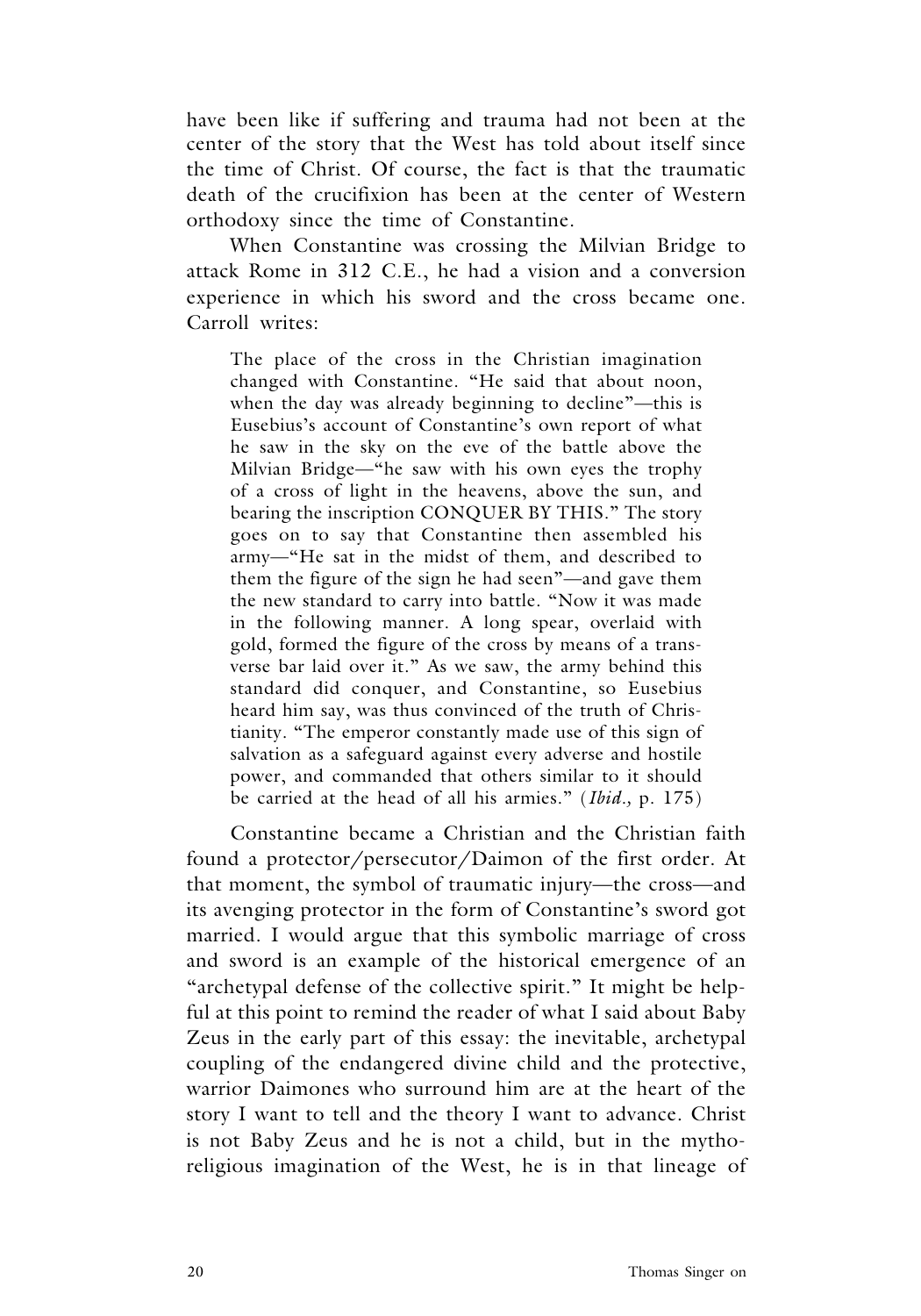divine beings who has found potent Daimones/Protectors who commit unimaginable atrocities in his name.

Groups go on the attack in defense of their collective spirit when they fear being annihilated, especially if there is a history of trauma at their beginnings. The Christian story begins in trauma. Some three hundred years after the crucifixion of Christ, the suffering divine being finds his archetypal and historical Daimon/Protector/Persecutor in Constantine, from whose sword Carroll traces a direct line to the Crusades, the Inquisition and finally the Holocaust. One can argue, in summary, that at the heart of the central cultural complex and narrative event of the Western Christian psyche is the emergence of an archetypal defense of the collective spirit, the central features of which include:

1. Traumatic injury to a vulnerable divine being representing the group spirit;

2. Fear of annihilation of the group spirit; and

3. Emergence of avenging protector/persecutor defense of the collective spirit. In the Christian coupling of cross and sword, the archetypal defense of the collective spirit turned all of its more shadowy aggressive energy outward and one sees self-righteousness rather than self-hatred. (Note: obviously this is not the whole story of Christianity or of Judaism since Constantine. Rather, it is following one thread only that has contributed to a particularly potent/virulent cultural complex.) The Jews bore the brunt of this 2000-year archetypal defense of the collective spirit and to some degree mirrored its aggressiveness in self-hatred, until Zionism and the Holocaust gave birth to a generation of Jews that could say with equally aggressive self-affirmation: "Never Again." "Never Again" grew out of unimaginable human suffering and the resolve to protect the Jewish collective spirit at any cost, giving birth to a whole new generation of Jewish Daimones whom the Palestinians and Israelis know quite well.

Carroll's book, from one perspective then, can be viewed as the extraordinary effort of an individual to unravel his personal complexes from a cultural complex which, until consciously examined, are in fact so interwoven and continuous that it would be impossible to know where the personal part of the complex ends and the cultural part begins. Carroll would not describe his effort in the language of Jung's complex theory and analytical psychology, but it is clear that all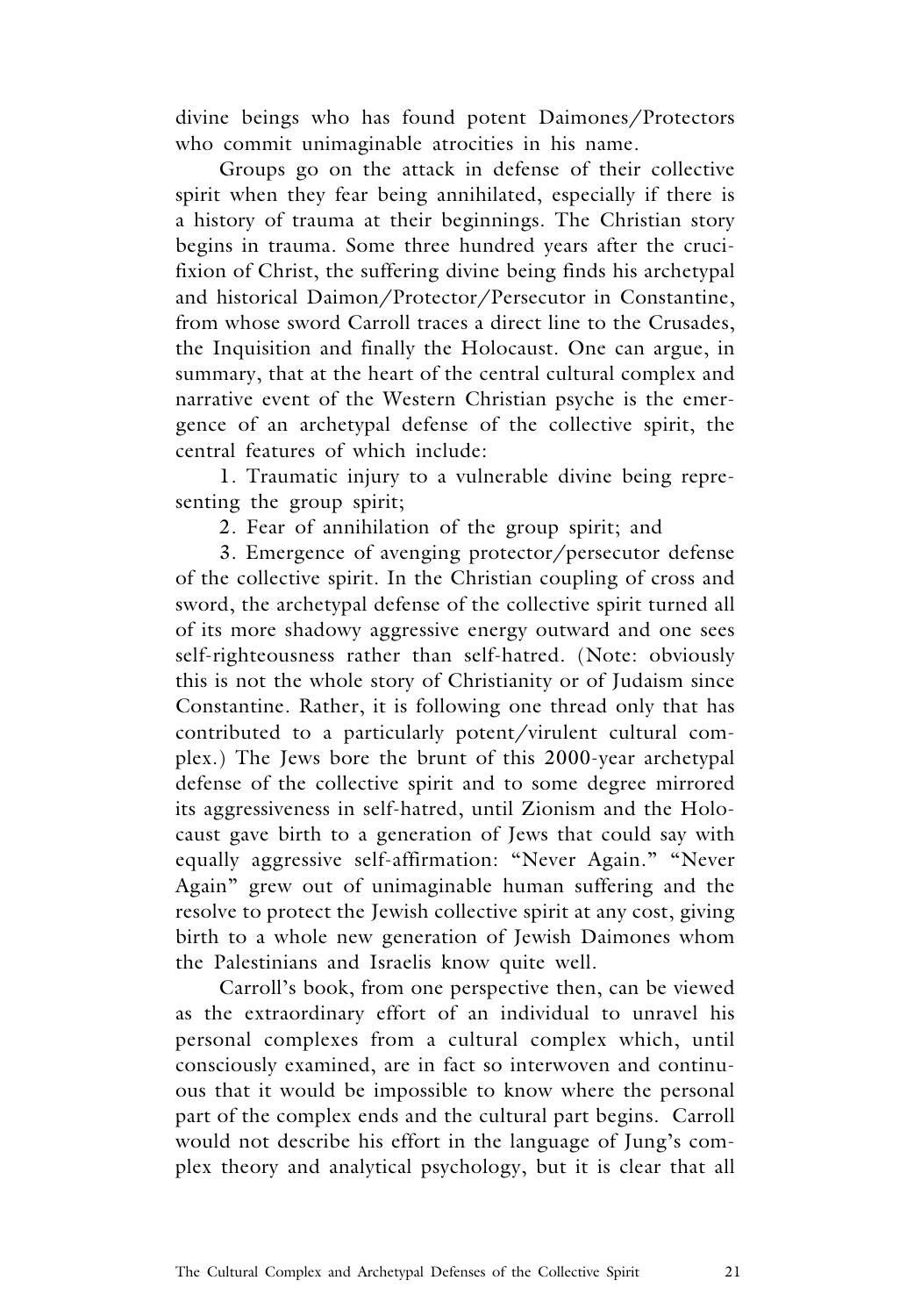of his considerable emotional and intellectual passions have been devoted to teasing out the different levels of personal, cultural and archetypal conflict that are at the heart of his history of the Catholics and the Jews. Carroll's personal journey to free himself from the myth of the Jews as "Christkillers" and all of the collective emotion that has been ignited in the name of that belief, is deeply entangled with the 2000 year history of animosity, misunderstanding, persecution and trauma that characterize Jewish-Christian relations. One of the most important aspects of his book from a Jungian perspective is that he gives us an X-ray of the layering of the personal, cultural and archetypal dimensions of the complex he is probing. This approach opens him up to criticism from more "objective" historians, some of whom have dismissed his work as too "personal."

Indeed, Carroll's search for historical objectivity begins with an examination of his own subjectivity. In my opinion, the objectivity he gains from the hard introspective work of looking at his own personal and family history is more authentic than the carefully cultivated dispassionate objectivity of a conventional historian who is trained to refrain from injecting his own experience and biases into the story. Carroll's method is truer to our own experience of how the personal and cultural get all mixed up in the unconscious of our family lives and in the cultural and religious history of mankind. Paradoxically, by publicly wrestling with the personal dimensions of his development as a devout Catholic, he leads us to a profound consideration of the unfolding of the historical relations between Catholics and Jews. This is because Carroll's personal revelations naturally evoke and invite us to consider our own personal and cultural complexes in relation to this history. And through the window of his story opening our story, we are initiated or re-initiated into a horrifying story of the last two thousand years. From one point of view, then, this book is a history of a personal complex set in the context of a twomillennia cultural complex, as well as a two-millennia cultural complex set in the context of a personal complex.

# **NEVER AGAIN AND THE HISTORY OF JUNG AND FREUD: A CULTURAL COMPLEX EVEN CLOSER TO HOME**

Of course, the traumatized (i.e., crucified) Christ as the carrier of the collective spirit in need of archetypal defenses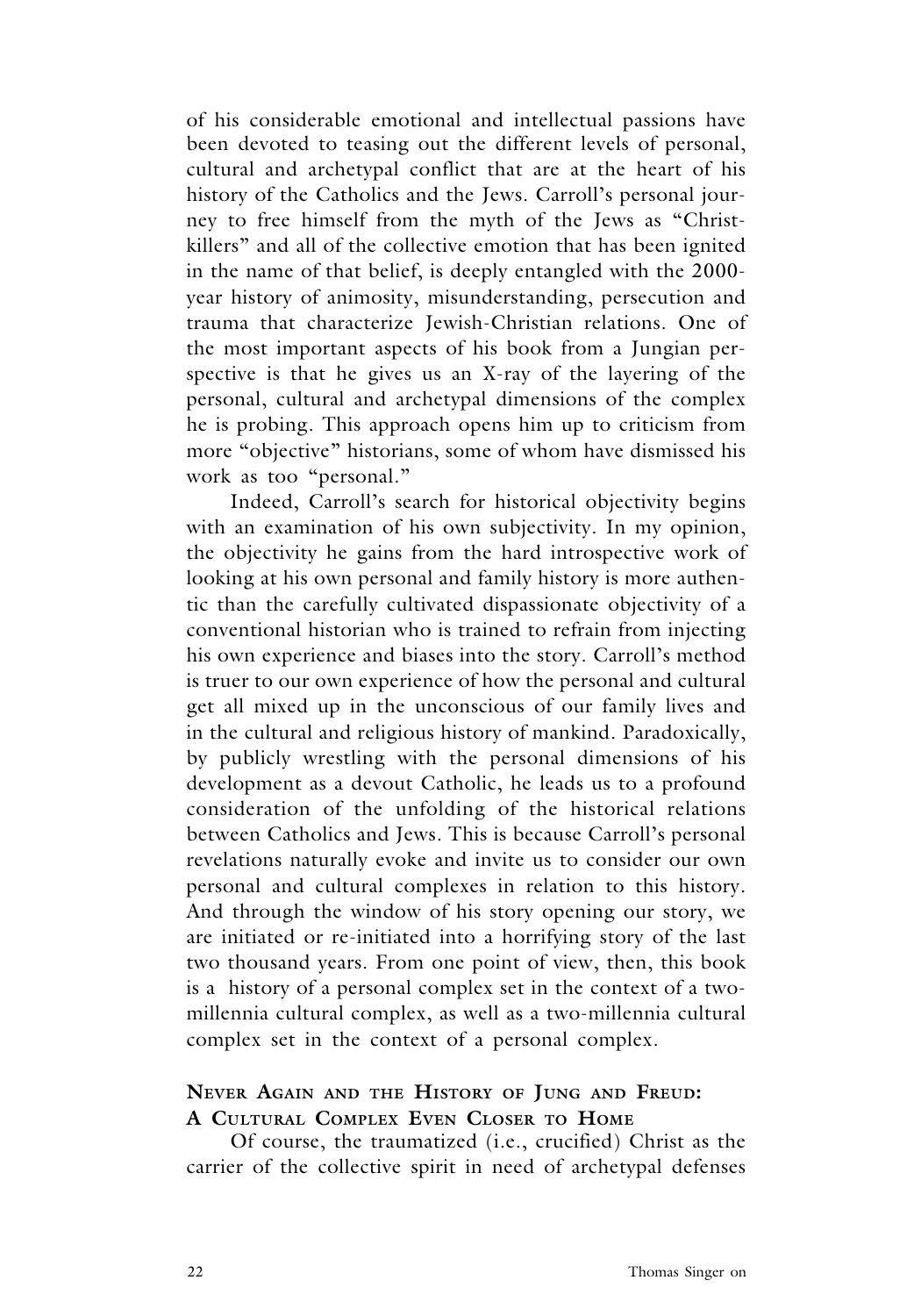in the form of the sword, the Crusades, the Inquisition, the pogroms, and ultimately the Holocaust are just one side of the history of this horrific cultural complex. Like other personal and cultural complexes, it is part of a bipolar pair, and the other side—the Jewish—has its own story of trauma, fear of annihilation and the emergence of avenging protector/ persecutor Daimones who defend the collective spirit.

One has to look no further than our own tradition of psychoanalysis—Jungian and Freudian alike—and how it gets told from one generation to the next to see the power of such cultural complexes (stories) in which the archetypal defenses of the collective spirit have been mobilized—this time in the defense of the Jewish collective spirit rather than the Christian collective spirit. An example of this potent phenomenon flared at a recent conference on the history of psychoanalysis. Seen from the perspective of the Christian/Jewish complex detailed in Carroll's book, the Jung-Freud conflict and its historical unfolding is just a short chapter in the ongoing saga of how not just individuals but the whole history of groups gets swallowed by even larger cultural complexes and their archetypal defenses of the collective spirit.

Thomas Kirsch, a past president of the International Association for Analytical Psychology, and a Jew, is particularly sensitive to the Christian/Jewish component of the conflict between Jung and Freud. Kirsch literally grew up with it as part of his childhood. He knew well that Jung had been anointed "the Christian Crown-Prince" of psychoanalysis by the Jewish psychoanalytic father Freud. He knew well that Freud had hoped Jung would take the psychoanalytic word from his small Jewish circle in Vienna to the non-Jewish, Christian world of Zurich and beyond to the West. Kirsch also knew that Jung's bitter split from Freud, seen through the lens of the Jewish/Christian cultural complex, could be viewed as one more betrayal and "murder" of a Jew by a Christian. Kirsch's own father, James Kirsch, had had to spend much of his professional career explaining in a careful, scholarly way, that Jung was not a Nazi.

Part of what must have motivated the elder Kirsch's lifelong, passionate defense of Jung had to be his desire to make it absolutely clear that he himself had not betrayed the Jews by following Jung. This must have been acutely painful for the elder Kirsch, because not only was he a Jungian and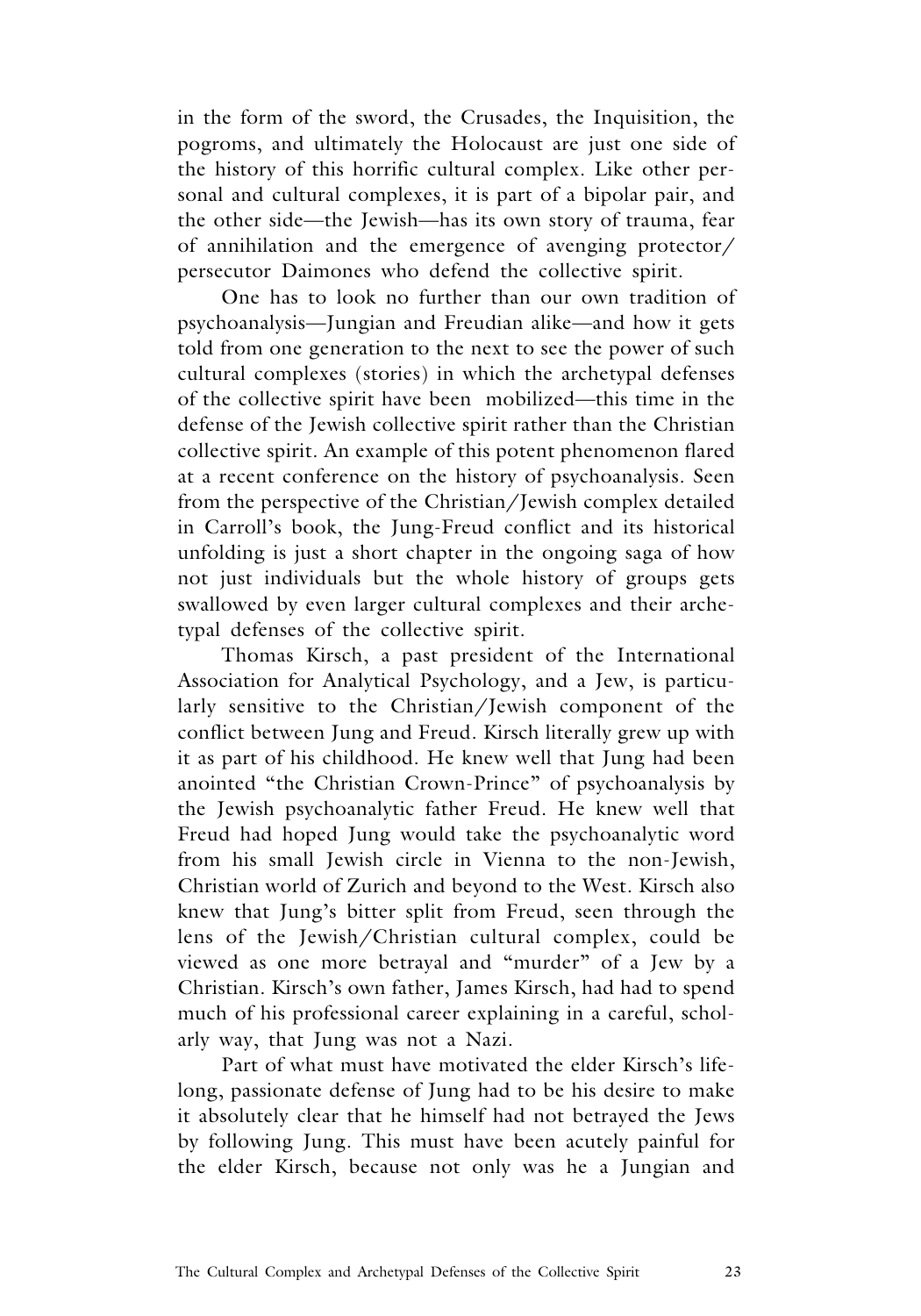Jewish, but he was also a German Jew. How can you be German, Jewish and Jungian?

Once you fall into the grip of a cultural complex, guilt by association rules in the collective psyche. The Kirsches knew this as German, Jewish Jungians. Jim Carroll knew this as an Irish Catholic who began to discover in his adolescence what had been done to the Jews in the name of Christ and the cross. The "logic" of a cultural complex has the same non-rational collective emotional power that led the Cuban-Americans to a fierce defense of Elian Gonzales. The goal of this emotion and "logic" is to protect the collective spirit. In the case of Jung, the "logic" of the Jewish argument against him and the emotional drive to dismiss his followers is primal and, stated bluntly, runs something like the following: "Jung was a Nazi. If you follow Jung, you are anti-Semitic at best and participated at least indirectly in the Holocaust. Jungians favor the annihilation of our people. We must vigorously defend ourselves against them and, as they would annihilate us, we must deny their existence." Put in the broader perspective of the Christian/Jewish conflict explored in Carroll's book, it has been common for traumatized Jews to dismiss Jung and his followers as part of the long line of those who followed Constantine's sword and initiated the Crusades, the Inquisition, the pogroms and the 2000-year history of anti-Semitism. Such is the primitive "logic" and powerful emotion of a cultural complex.

Tom Kirsch has been attuned to this deeply painful cultural complex all his life, not just from his father's experience but also from his mother's. She was German, Jewish, and Jungian as well. Having lived the early history of the Jungian tradition so intimately, Kirsch has pursued an interest in the history of the early psychoanalytic movement as a whole and has worked "cross-culturally" with many Freudians over the years to develop a better sense of the seminal ideas, founding personalities and social context of its origins. His work led to an invitation to speak at the recent History of Psychoanalysis Conference in Versailles, France. Keenly sensitive to the easily provoked historical animosity between Jungians and Freudians, he tailored his remarks to this primarily Freudian group in the most careful and least inflammatory way possible. He did not go looking to activate the primal split, but to promote mutual understanding and consideration of a shared,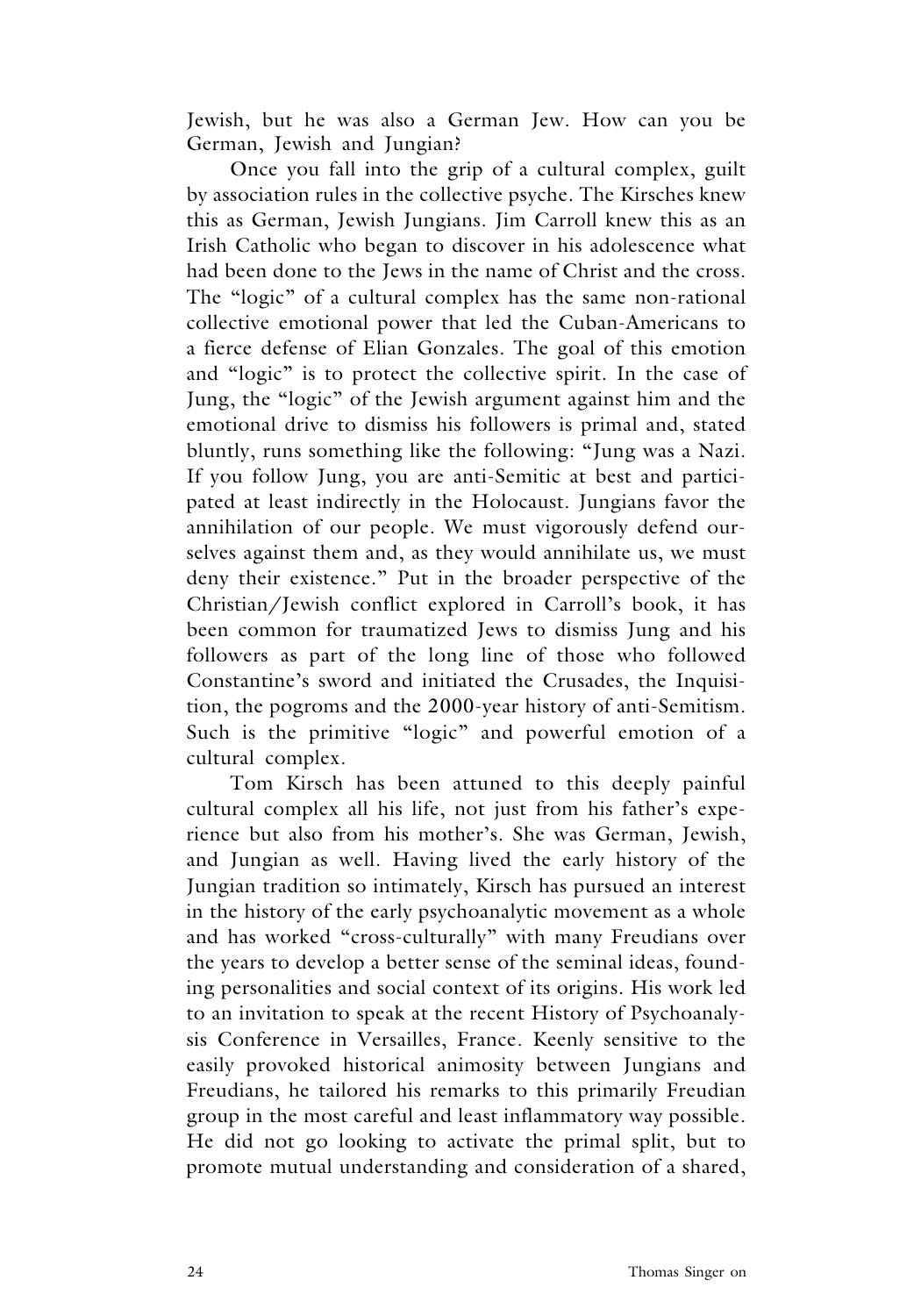early history. (Thomas B. Kirsch. "Reports on the VIIIth International Meeting of the International Association for the History of Psychoanalysis (IAHP), *The Journal of Analytical Psychology,* vol. 46, no. 3, July, 2001, pp. 496–498)

Shortly after Kirsch's remarks and a few friendly questions, a Freudian analyst in the back of the audience rose and said: "Look—there is an elephant in the room. Jung was an anti-Semitic Nazi. He was indirectly responsible for the death of relatives of people sitting in this room. How can we go on talking about the theoretical?" Kirsch, shaking almost as if a bomb had been dropped in the room, reacted by telling his personal story. He related his parents' experience as both German Jews and early students of Jung. But, the "elephant in the room" was even bigger than what was being discussed. If possible, its scale was even more monumental than the Holocaust and the question of Jung's anti-Semitism. The cultural complex triggered was the accumulated two-millennia history of the persecution of Jews, originating in the belief that the Jews were "Christ-killers." Naturally, it swallowed any further meaningful dialogue at the History Conference in an instant. Daimones beget Daimones and the defenses of the collective spirit in both Freudians and Jungians remain the most potent force preventing significant dialogue about the history of psychoanalysis or a real rapprochement between Jungians and Freudians. The cultural complex and its archetypal defenses of the collective spirit put Jungians and Freudians in "sea-borne ships" similar to those of the early Greeks in the "Hymn of the Kouretes" or the "crazy" Cuban-Americans who sailed to our shores. They protect Baby Zeus from Kronos, Elian Gonzales from Fidel Castro, Christians from Jews and Jews from Christians, Jungians from Freudians and Freudians from Jungians. It's an old story.

## **AND OTHER HOLY WARS**

A new chapter of this type of old story literally exploded into our collective consciousness on September 11, 2001. Although this essay was written and submitted for publication in the first half of 2001, a most horrific Muslim/Christian/ Jewish eruption of daimonic forces deserves a comment from the perspective of the theories advanced in this essay. Radical Islamism and its terrorist agenda can be understood as the expression of archetypal defenses of the collective spirit, set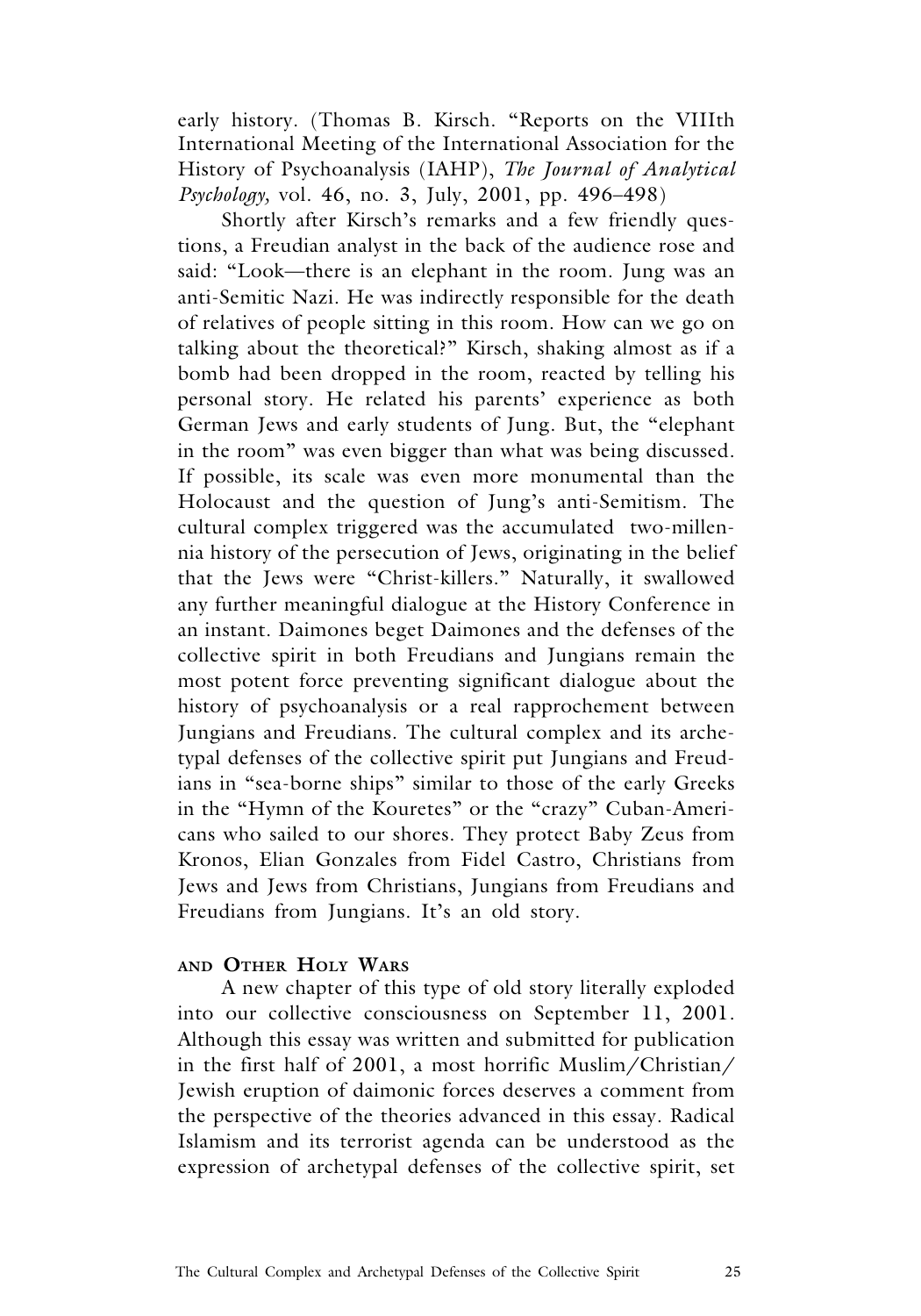off by the activation of a cultural complex with more than a thousand years of accumulated historical experience. From this point of view, bin Laden and the Mujahedin are daimones—human but terrifyingly impersonal incarnations of the archetypal defenses of the collective spirit. They are the avenging angels of the deeply and long-traumatized spirit of the Muslim world. As daimones, they may well end up further wounding and torturing the very traumatized Muslim Self that they have set out to defend. In addition to the awful tragedy of inflicting further injury to the Muslim spirit that the daimones seek to protect is the psychological fact that possession by a cultural complex automatically triggers its bipolar, reciprocal opposite, namely the response of the Western world. It is no accident that George Bush made an unconscious slip when he first referred to a "crusade" as the Western world's response to the World Trade Center and Pentagon bombings. His slip was our cultural complex's answer to the jihad and puts us right back into the world of *Constantine's Sword.* Of course, for much of the Muslim world, George Bush is the daimone. When such forces are unleashed in the collective psyche of nations, we are in much the same situation that Jung observed in his 1936 essay about Nazi Germany, *Wotan:*

Archetypes are like riverbeds which dry up when the water deserts them, but which it can find again at any time. An archetype is like an old watercourse along which the water of life has flowed for centuries, digging a deep channel for itself. The longer it has flowed in this channel the more likely it is that sooner or later the water will return to its old bed. The life of the individual as a member of society and particularly as part of the State may be regulated like a canal, but the life of nations is a great rushing river which is utterly beyond human control . . . Thus the life of nations rolls on unchecked, without guidance, unconscious of where it is going, like a rock crashing down the side of a hill, until it is stopped by an obstacle stronger than itself. Political events move from one impasse to the next, like a torrent caught in gullies, creeks and marshes. All human control comes to an end when the individual is caught up in a mass movement. Then the archetypes begin to function, as happens also in the lives of individuals when they are confronted with situations that cannot be dealt with in any of the familiar ways. (C.G. Jung, "Wotan," *Civilization in Transition,*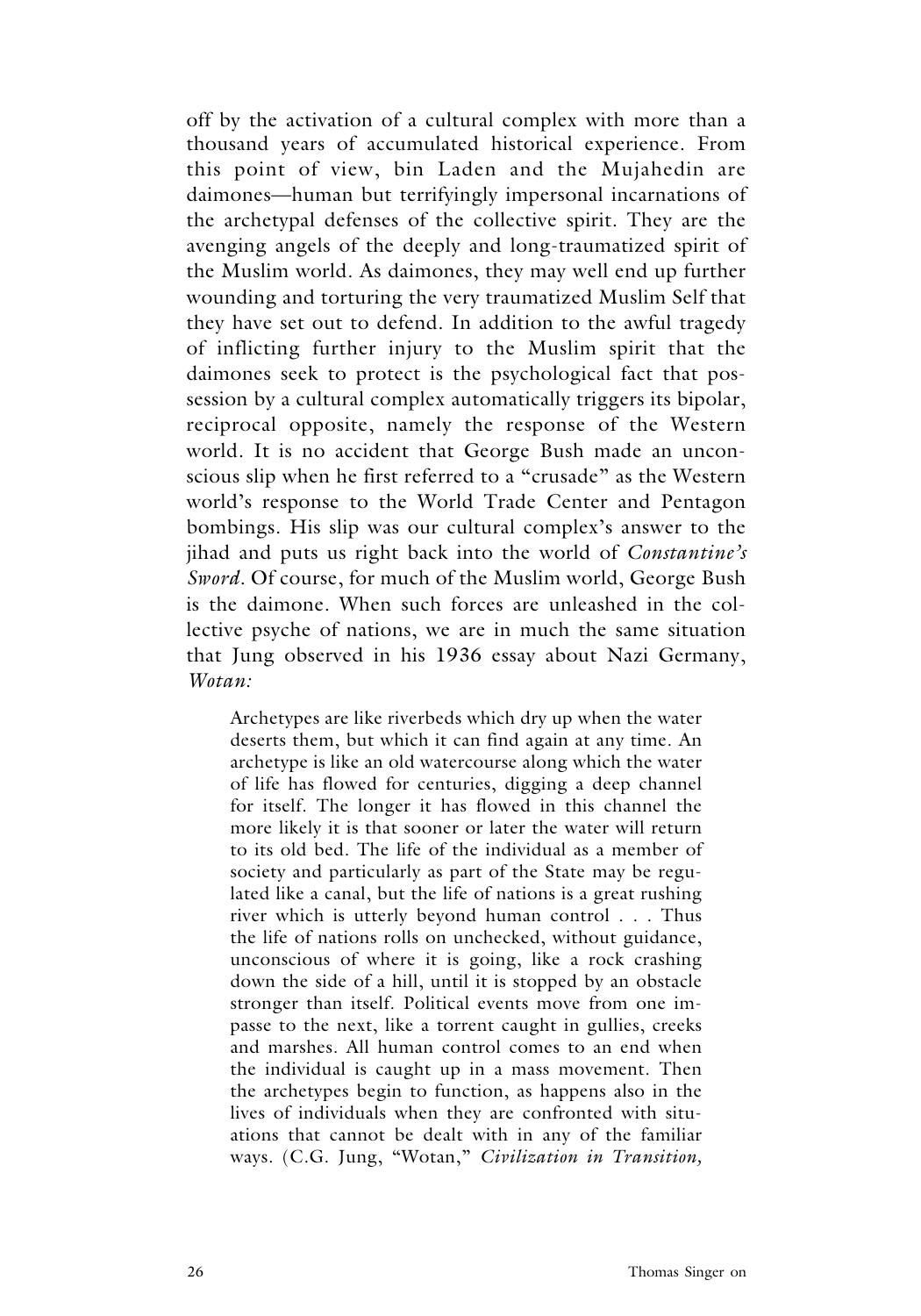*Collected Works, Vol. 10.* Princeton, NJ, Princeton University Press, p. 189)

The ancient, archetypal riverbed of rivalrous conflicts between the Christians, the Jews, and the Muslims is once again overflowing with a gushing torrent that threatens to flood the world.

The Islamist dream of creating a new "caliphate" is a geographic projection of a wish to restore a wounded, collective Muslim spirit through the creation of an empire that transcends national boundaries. The traumatized Self of the Muslim world suffered centuries of humiliation at the hands of a rapidly expanding Western civilization that captured the scientific, technological and materialistic initiative that once belonged to the Muslim world. But, by the most ironic of historical twists, the Muslim world—deeply wounded in its collective self image—ended up with the richest share of the world's oil that is the current fuel for the materialist advances of Western civilization. Cultural complexes beget cultural complexes. Where they land in the individual psyche defines an emerging challenge for the culturally attuned depth analyst.

### **CONCLUSION**

We hold strange mirrors up to ourselves and to one another when we start to explore cultural complexes as part of our personal and historical development. Our cultural complexes get all mixed up, not only with our personal history and complexes, but with other cultural complexes as well. These intermingling complexes take strange twists and turns over a lifetime and generations, creating exotic permutations and combinations within ourselves and between us and others, creating what I have come to think of as "recombinant visionary mythologies." The unfolding story of a young Catholic boy from Marin County, California, converting to Islam and fighting for the Taliban/al Qaeda in Afghanistan is a compelling example of how personal and cultural complexes can get entangled in a "recombinant visionary mythology."

In the other relatively straightforward personal stories I have been telling, Jim Carroll, an Irish Catholic, spent his adolescence growing up in post-holocaust Germany, while Tom Kirsch, a Jew born of German parents, spent his Jungian adolescence in Los Angeles. Both found themselves expending